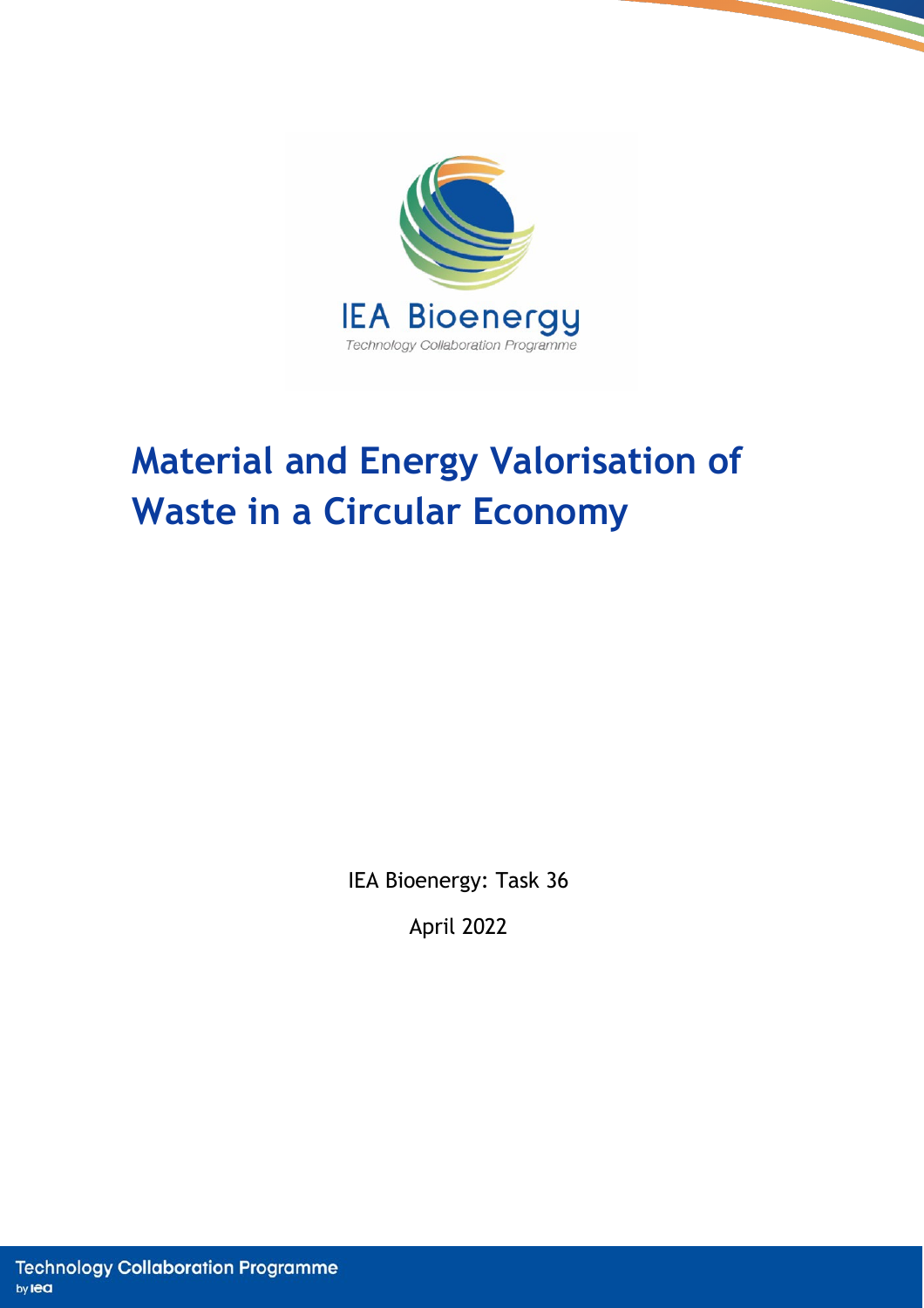

# Material and Energy Valorisation of Waste in a Circular Economy

Authors: Daniel Roberts (CSIRO), Mar Edo (RISE), Inge Johansson (RISE), Beau Hoffman (USDoE), Michael Becidan (SINTEF), Giovanni Ciceri (RSE), Fionnuala Murphy (UCD), Cristina Trois (University of kwaZulu-Natal), and Thomas P. Curran (UCD)

IEA Bioenergy Task 36

April 2022

Copyright © 2022 IEA Bioenergy. All rights Reserved

ISBN 979-12-80907-08-0

**Published by IEA Bioenergy**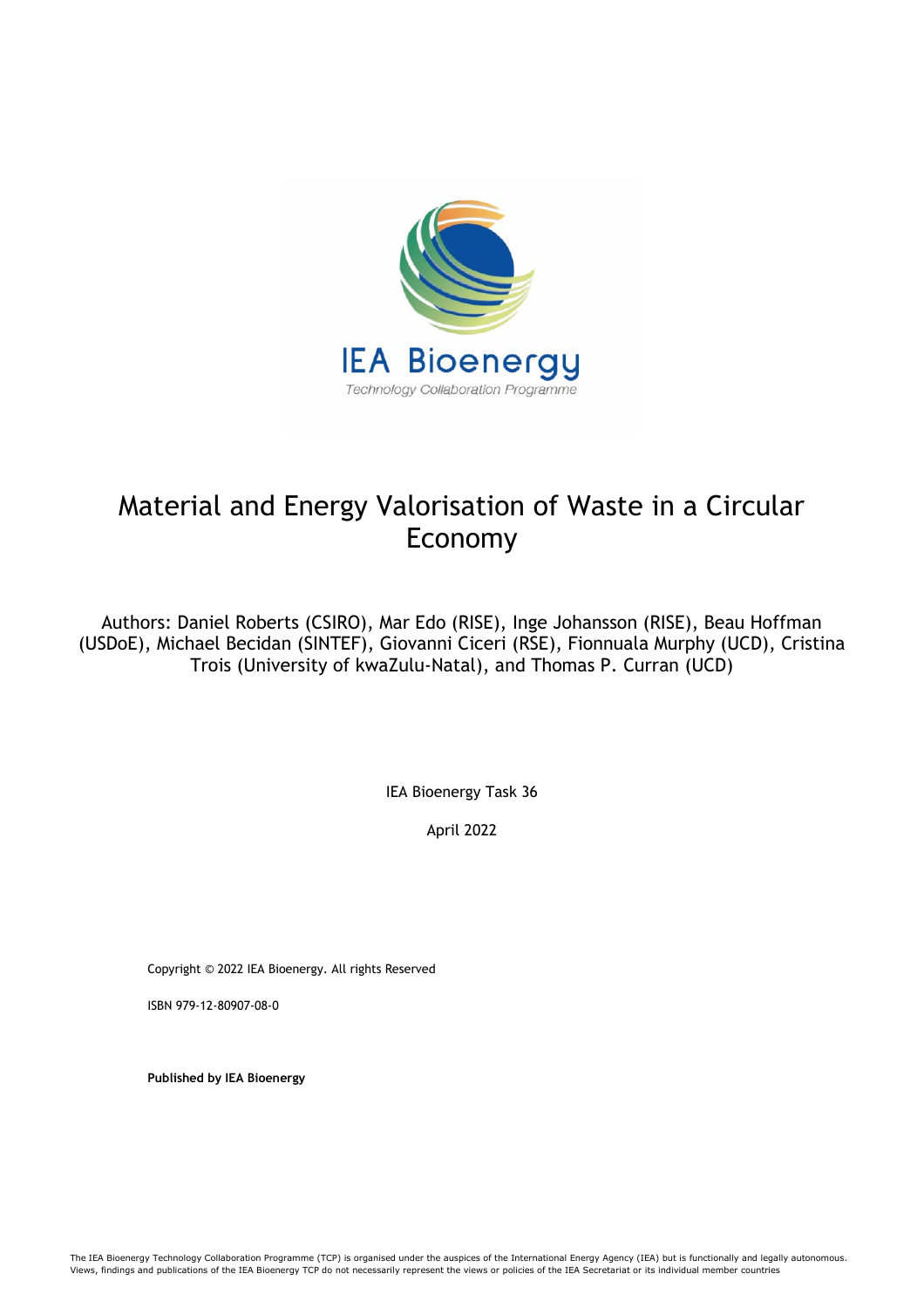# Index

| Enabling a Waste Management Transition: More than Technologies25 |  |
|------------------------------------------------------------------|--|
|                                                                  |  |
|                                                                  |  |
|                                                                  |  |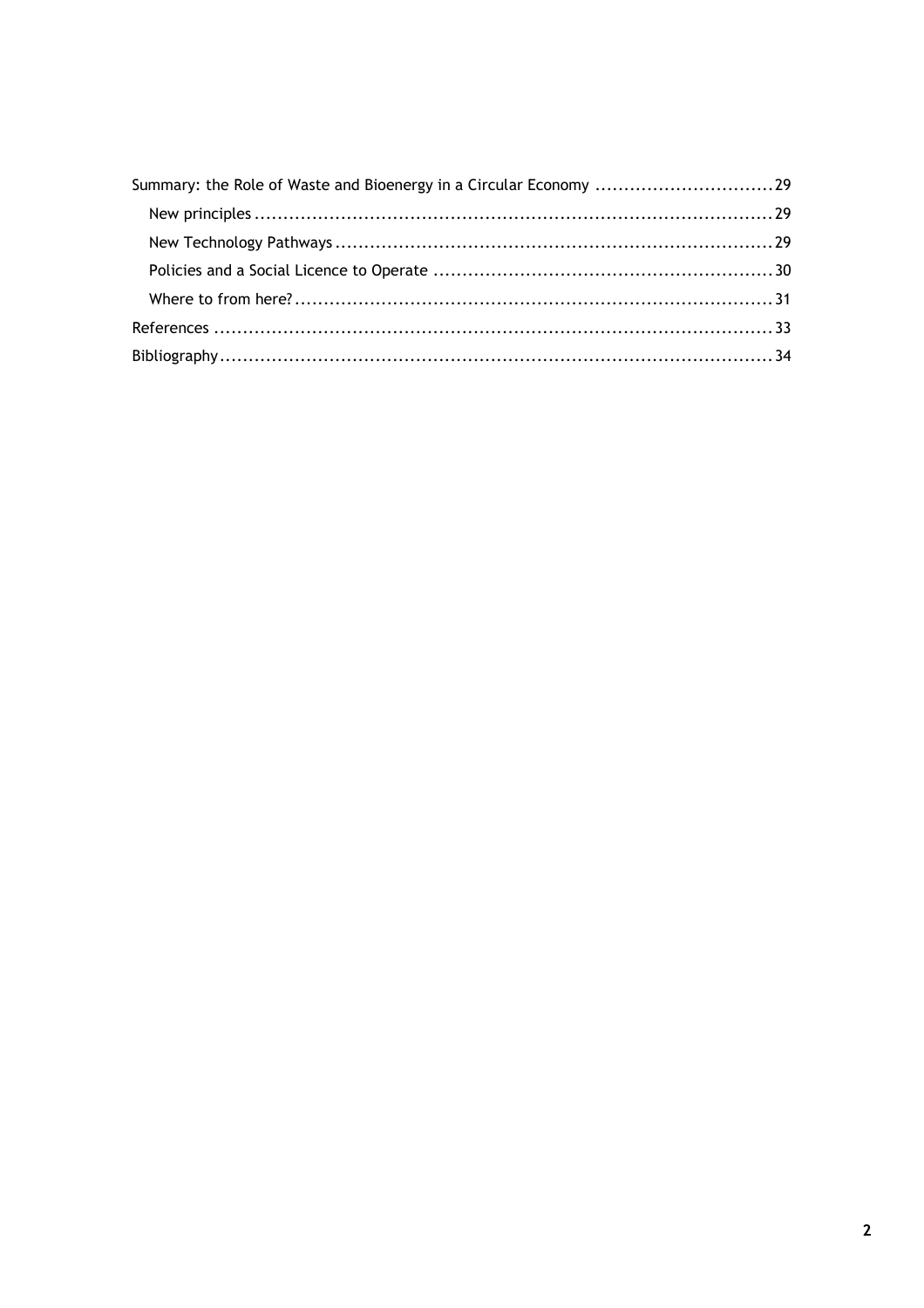#### **Preface**

This is the final report for the triennium workplan for IEA Bioenergy Task 36 *Material and Energy Valorisation of Waste in a Circular Economy*.

IEA Bioenergy Task 36 seeks to raise public awareness of sustainable energy generation and material recovery from waste streams, as well as supporting technical information dissemination. This report summarises some of the key activities undertaken by the task over the 2019–2021 triennium, which focused on understanding what role energy from waste has in a circular economy where materials recovery and recycling are becoming increasinglyimportant drivers. While much of the work program considered current and emerging technologies in this context, there was also some consideration given to the non-technical aspects of a transition to a circular economy, highlighting the importance of policy settings, the regulatory environment, and community acceptance.

Much of this report summarises the work published in more detail over the course of the triennium. These reports, case studies, and workshop reports are listed in the Bibliography, and are accessible on the IEA Bioenergy Task 36 website: [https://task36.ieabioenergy.com](https://task36.ieabioenergy.com/)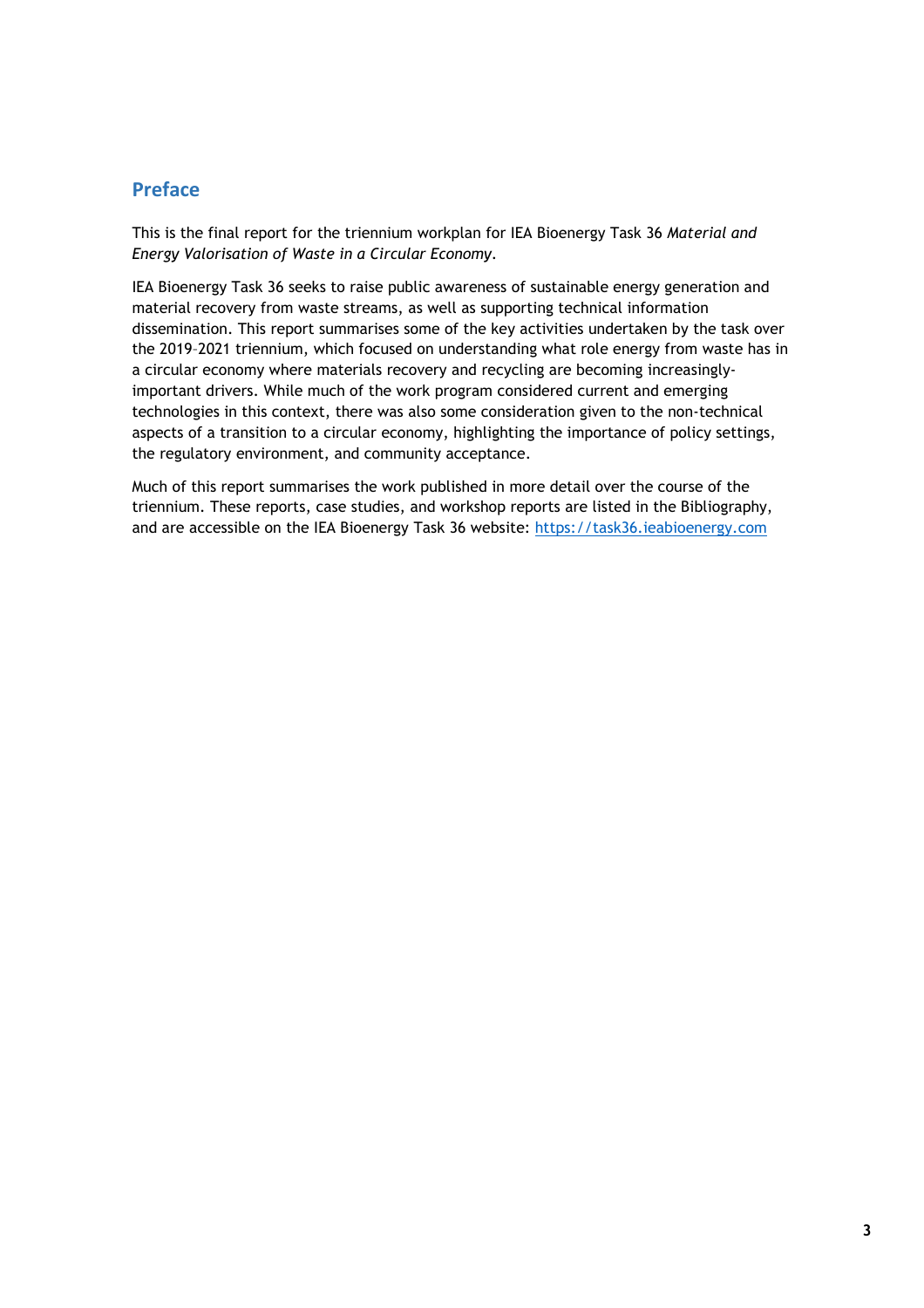#### **Executive Summary**

Waste-to-energy, commonly via a combustion-based process, is an effective component of a modern waste management strategy, whereby landfill-bound waste streams are converted to heat and power. The technologies supporting these pathways are mature and well-developed and have for many years contributed positively to sustainable waste management processes. In more recent times there has been the emergence of principles associated with the 'circular economy', an economy-wide concept moving from a make–use–dispose model to one where reuse, remaking, and recycling underpin a move away from reliance on resource extraction. Circular economy principles are embedded in business models, in consumer behaviours, and government policy, and have implications for the waste management sector.

These circular economy principles demand more from inherently linear combustion-based waste to energy processes. In response to this, there has been technology development and deployment that supports additional resource recovery: recovery of nutrients from composting, digestion, and combustion process; extraction of useful metals and salts from combustion residues; and the beneficial re-use of ash from incineration plants to further reduce the volume of material sent to landfill.

Increasingly-stringent regulations, however, are driving the need for new technology pathways to be deployed—ones that support the use of waste as a feedstock for new recycling pathways, new manufacturing processes, and a more diverse suite of energy products. These pathways are not based on established combustion processes, but on ones that produce useful intermediates (e.g. gasification for syngas production) that can in turn be used as industrial feedstocks for a range of applications. As well as an energy-recovery pathway, this supports the notion of 'keeping molecules in use for longer' and allows the waste management sector to play an important role in a broader transition towards a circular economy.

Transitioning to new technologies, however, is not without challenges. Any adoption of new technology comes at a cost, and we have seen that play out in some early demonstrations of some of these at scale. This highlights the role of supportive policies and regulations that incentivize and encourage pathways that are more sustainable over the long term, which support ongoing deployment which, in turn, drives down costs.

The challenges are not all technical, however. Community acceptance is an ongoing challenge for almost any waste-to-energy project, and this process can be further complicated if the technology suite in question is less mature or the public have less experience with their operation. Information is important, but by no means the most important factor at play here—with significant effort needed for communication, engagement, and an appreciation of the different factors that are important for developed vs the less-developed countries.

The planned work of the task for the next triennium will seek to understand these emerging pathways in more detail, with a focus on sustainability, and the role of advanced sorting technologies and the emergence of new waste streams and product opportunities (such as clean hydrogen)—all with the goal of supporting the transition of the waste sector towards more circular principles.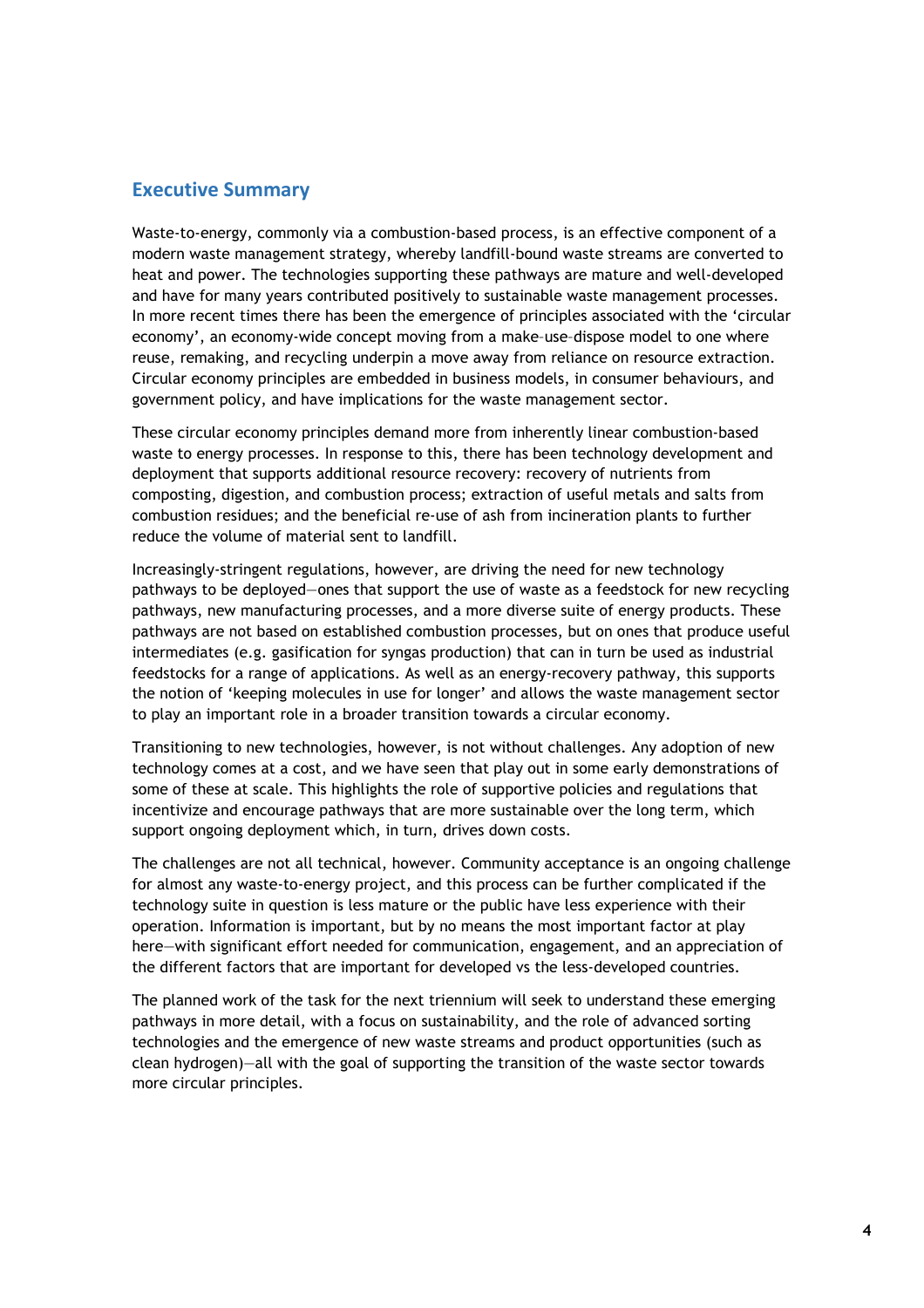## <span id="page-6-0"></span>**Introduction**

#### <span id="page-6-1"></span>**WASTE MANAGEMENT AND ENERGY RECOVERY**

#### <span id="page-6-2"></span>**Brief history**

Managing waste has always been a challenge, one which increased in importance as population densities increased and health impacts of poor waste management systems became significant. Combustion of waste as a management strategy is centuries old, with large grate systems appearing in Europe in the 19<sup>th</sup> century - motivated by health concerns rather than issues related to environmental performance or sustainability. Driven by developments in the coal sector, the moving grate technology and advances in combustion engineering supported further deployment. These systems were entirely focused on waste destruction, and energy recovery from such systems was not a motivation.

It was not until the 1960s and 70s that air quality issues began to be considered in detail, and management strategies developed for combustion-based waste management plants. An industrial accident in Italy in 1976 raised awareness of the potential impacts of dioxins, and subsequent work in the Netherlands linked waste incineration to dioxin formation, leading to the strong association of incineration plants with poor environmental outcomes. This drove legislative change in Europe and North America, while the large number of small plants in Japan continued to create problems due to dioxin and other pollutant emissions – right up until the late 1990s where Japanese policy finally reflected the known links between waste incineration and dioxin formation, and how plant scale and flue gas scrubbing can have significant benefits.

#### <span id="page-6-3"></span>**State of the Art**

While these poor environmental outcomes of the mid-to-late  $20<sup>th</sup>$  century still drive a lot of the debate regarding the safety and effectiveness of combustion-based waste-to-energy systems, advances in flue gas cleaning, combustion engineering, and boiler design mean that modern plants are safe and effective and play an important role in providing renewable heat and power while actively managing waste.

Contemporary systems for waste management integrate heat recovery and power generation and are largely based on a modern version of the moving grate incinerator. They are able to handle large volumes of mixed waste and produce a flue gas that are able to exceed stringent requirements for emissions of a range of potential pollutants. Modern facilities are often integrated with pre-treatment processes, ensuring the removal of recyclable and re-usable material.

Regardless of the known performance of these systems from an environmental perspective, there remains some opposition to their use in waste management. This opposition is sometimes grounded in the belief that the technologies are environmentally damaging, and sometimes in the belief that their use 'cannibalizes' recyclable material and effectively decreases the impact of recycling strategies. While there are very few data in support of these positions, and considerable evidence that well-designed WtE installations now support an increase in the rate of recycling (see [Figure 1\)](#page-7-1) they remain a contentious part of the public discussion regarding the role of energy recovery in waste management, in particular in jurisdictions where there is little or no experience.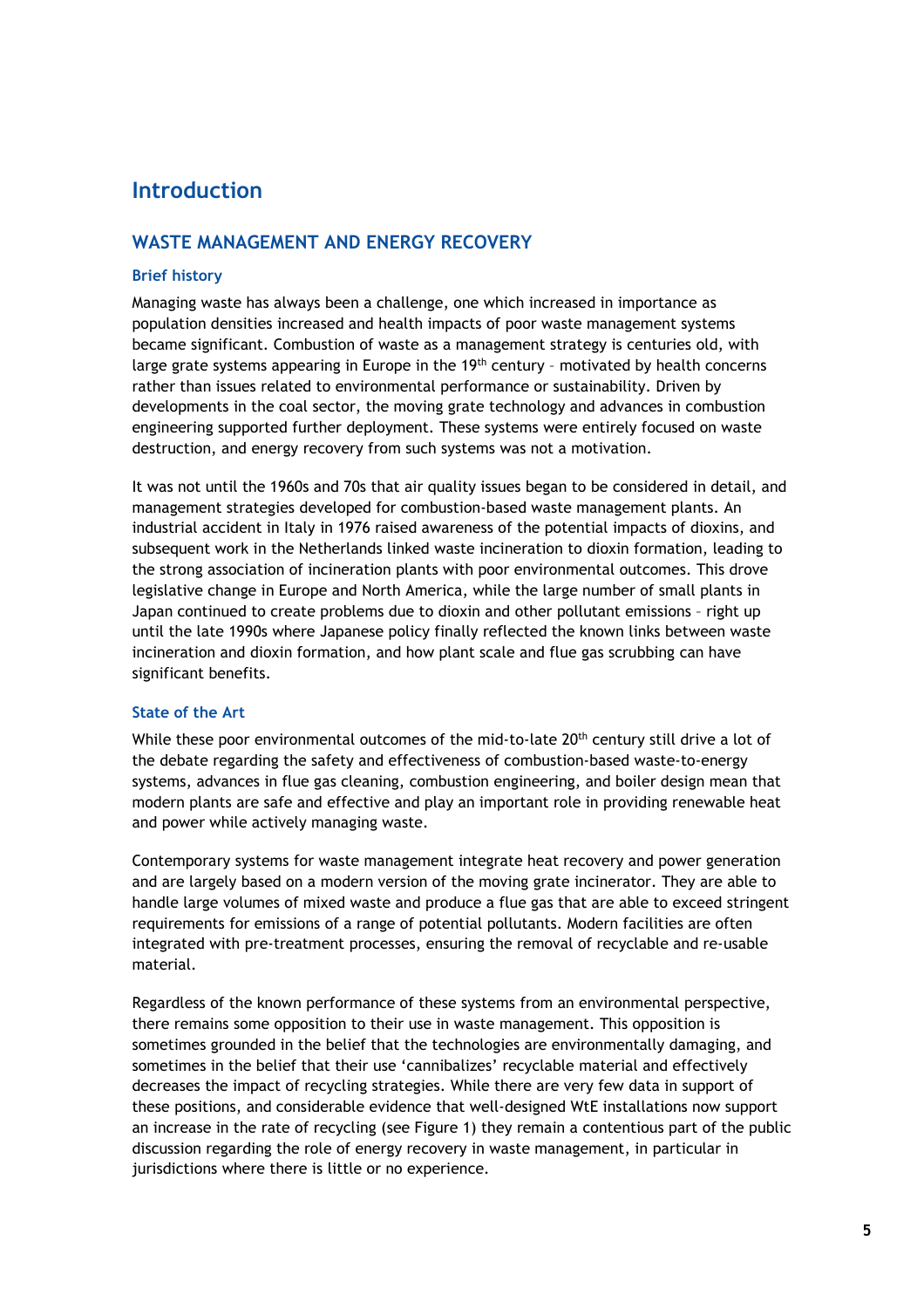

# **MUNICIPAL WASTE TREATMENT 2001-2017**

EU28, based on Eurostat 2019

<span id="page-7-1"></span>*Figure 1: MSW treatment strategies over time in Europe. Graph by CEWEP, Source: Eurostat 2019.*

Expectations of waste management systems, however, are changing. Single-use products are being phased out or banned altogether, and many countries now legislate minimum thresholds for the use of recyclable material in manufacturing processes. Greater emphasis is being placed on avoiding carbon emissions from power generation and industrial processes, and a range of energy and non-energy products are becoming technically and economically viable from waste treatment processes – the traditional combustion-based systems were not designed to meet these expectations.

#### <span id="page-7-0"></span>**Emerging and alternative technologies**

These shifts in expectations of advanced waste management systems, combined with the continued lack of public support for combustion-based waste to energy in some countries, has seen new technologies emerge. Some of these are designed to integrate with combustionbased systems to improve nutrient or other resource recovery; others are new processes with built-in ability to keep molecules in use for longer while generating power and heat for local use.

Establishing a better understanding of the roles of these emerging and advanced technologies in the context of an evolving set of requirements for waste management is a high-level objective of the Task's work for this triennium. Of the drivers discussed, however, the emergence of 'Circular Economy' principles is by far the most significant and is likely to require fundamental shifts in how waste management and energy recovery are integrated. The next section discusses these principles and outlines the work of the Task in this context.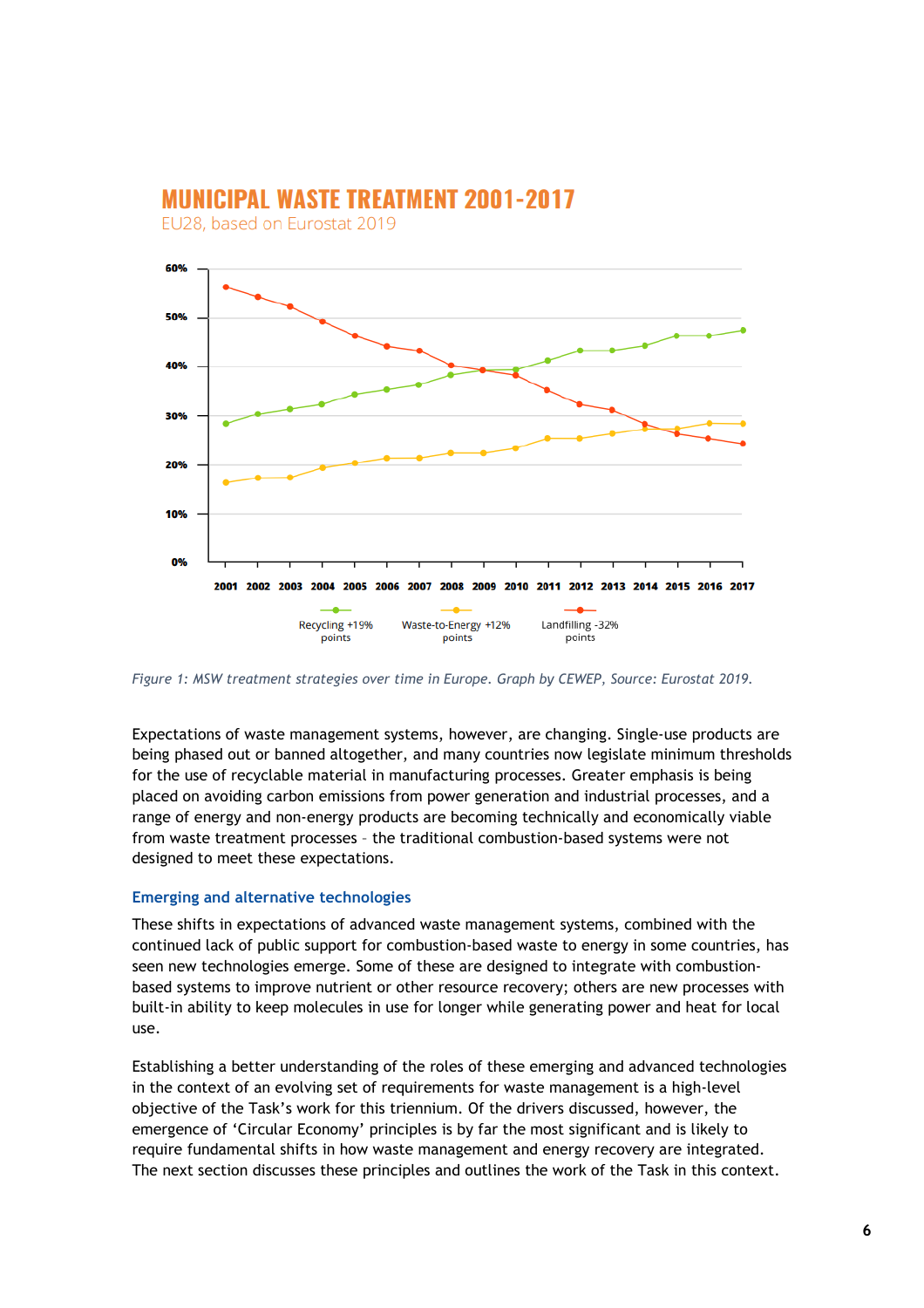#### <span id="page-8-0"></span>**EMERGENCE OF CIRCULAR ECONOMY PRINCIPLES**

#### <span id="page-8-1"></span>**Circular Economy Principles**

The mainstream model of consumption and use is often referred to as a 'linear model': goods are purchased, used, and at the end of their useful life (or often before that) they are disposed of. Global recycling rates are low, which means that most of the energy and materials embodied in these goods are sent to landfill. Replenishing this model requires resource extraction and energy generation, much of which is considered finite in supply, and often non-renewable.

A Circular Economy is, fundamentally, an economic principle, but one which integrates aspects of resource management, manufacturing, energy, supply chain security, environmental management, behavioural science, policy development, and more. It relies on a philosophical shift from this make–use–dispose model to one where reuse, remaking, and recycling underpin a move away from reliance on resource extraction. The principles of a Circular Economy are embedded in business models, in consumer behaviours, and government policy – but in order to achieve the goals at an industrial scale, new technologies and pathways are needed.

#### <span id="page-8-2"></span>**Implications for Energy Recovery from Waste**

The waste management sector is critical to the success of the Circular Economy movement. While the manufacturing sector clearly plays an important role from the perspective of design and process, changes to more circular manufacturing practices will have little impact if the waste management sector does not also evolve. Recycling is considered consistent with CE principles, yet despite the push for increasing the proportion of recycled materials used in manufacturing and construction [1], global recycling rates are generally low, with a significant proportion of waste being sent to landfills of varying quality (Figure 2 and Figure 3).



*Figure 2: Global treatment and disposal of waste, % [2].*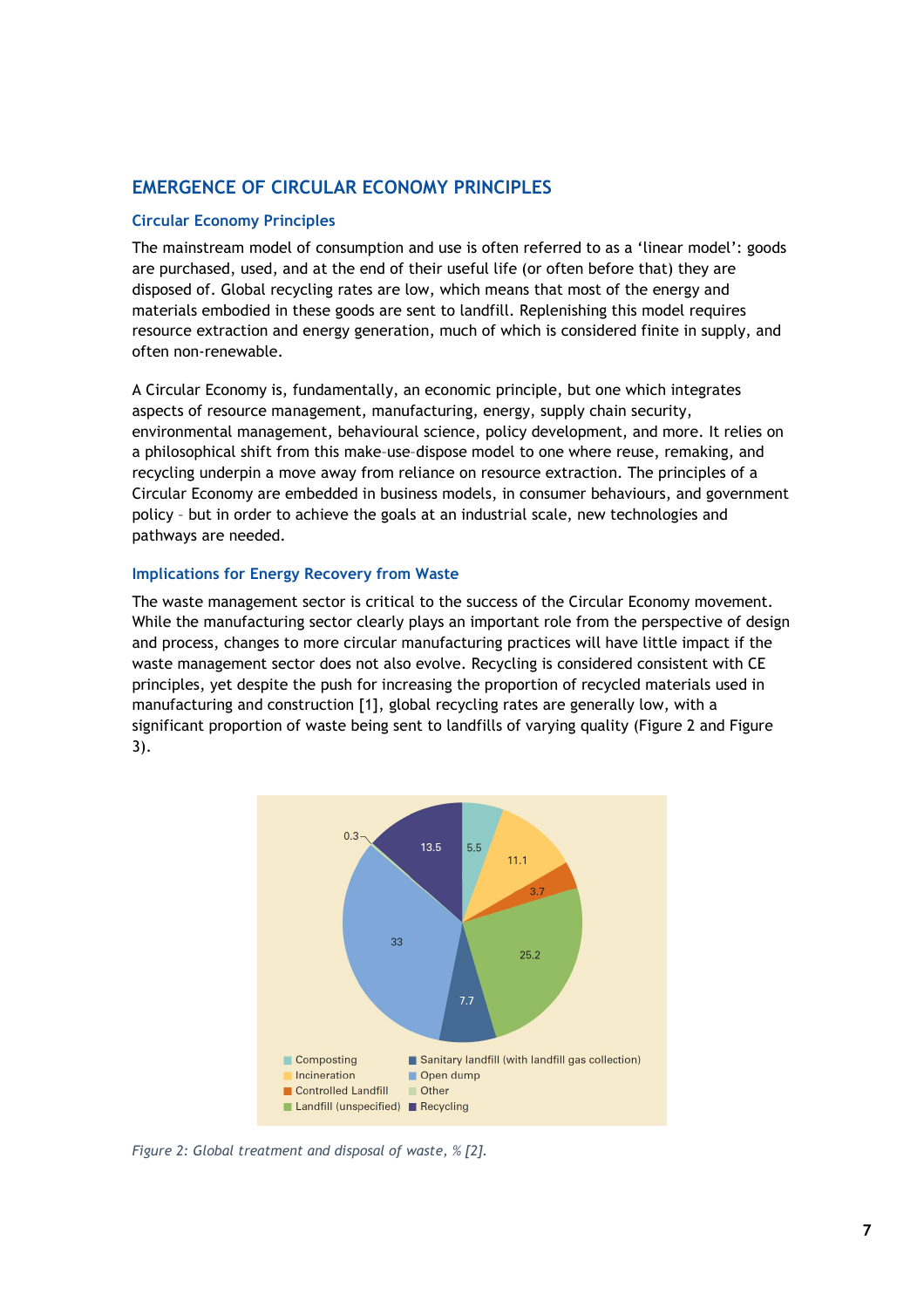

*Figure 3: Waste disposal methods broken down by region [2].* 

Energy recovery, typically via combustion, is more common in some EU, Asian, and North American countries, and is emerging as a new strategy for waste management in Australia. Usually referred to as Waste to Energy (or Energy from Waste), this approach is considered by most to be superior to landfilling as it reduces the volumes of material requiring landfilling and the associated greenhouse gas emissions, can produce renewable heat and power (often offsetting the use of fossil fuels), and gives another 'use' to the waste streams generated. Modern waste-to-energy plants usually include advanced separation and resource recovery stages, meaning they also contribute to increased rates of recycling. It remains, however, a fundamentally linear process, providing little additional scope for the reuse, remaking, or recycling of the waste streams generated encouraged by the objectives of a circular economy.

As we touched on in the introduction, combustion-based waste-to-energy systems were not designed with circular economy principles in mind: waste management in jurisdictions with limited opportunity for landfilling and the provision of heat and power were traditionally the primary drivers. As Circular Economy principles become more widespread and are emerging as features of government policies and corporate strategies around the world, there is increasing focus on how we can consider these processes as part of a circular economy, and what new technology pathways might be needed to support a transition. Task 36 over the 2019–2021 triennium has been considering these aspects.

#### <span id="page-9-0"></span>**TASK SUMMARY AND WORKPLAN**

#### <span id="page-9-1"></span>**Overview and Summary**

During 2019–2021, Task 36 *Material and Energy Valorisation of Waste in a Circular Economy* has considered environmental and economic aspects as well as resource efficiency of waste management in the context of a circular economy. An important part of the work has been dedicated to energy products from waste and, especially, valorisation of the biomass/biogenic component of the waste.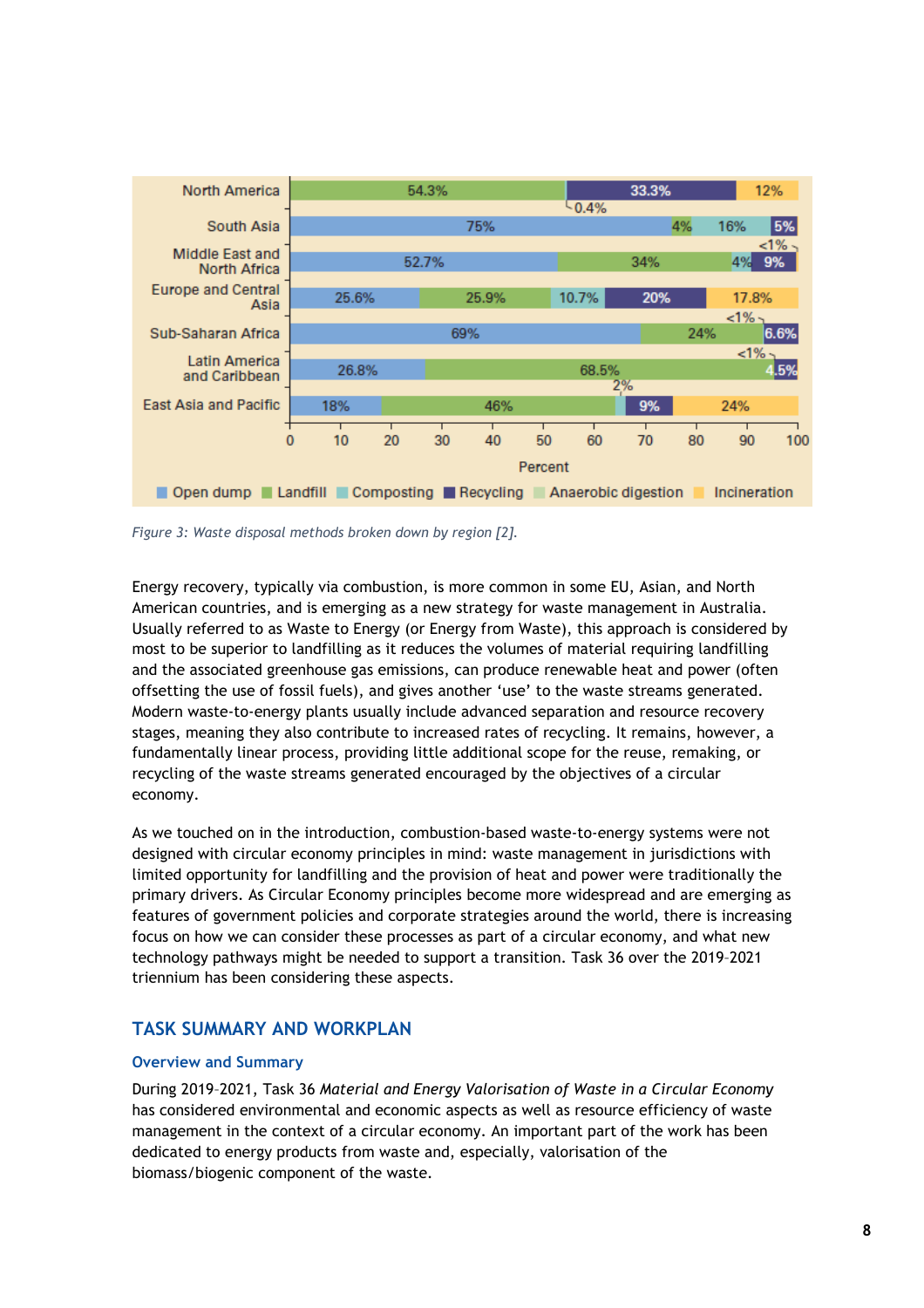The core of the Task's work is the role of waste in a circular economy that is further broken down into 6 different areas [\(Figure 4\)](#page-10-1) covering policy aspects, adaptation, and role of EfW and recycling technologies to a circular model. Other relevant topics of interests for the Task have been the flexibility of EfW technologies (e.g. carbon capture and storage technology -CCS) and waste streams to adapt to the circular model, and the assessment of non-economic aspects related to waste management (e.g. social aspects).

The work carried out by the task on the subjects mentioned above is gathered in a collection of publications (see publications list in Section 0) in the form of topic reports, case studies and workshop reports that are published with open access. In addition, these topics have been discussed in internal and external workshops/seminars and conferences.



<span id="page-10-1"></span>*Figure 4: Summary of Task 36 work program*

#### <span id="page-10-0"></span>**This Report**

This is the final report of the Task's work for the triennium. It aims to provide a summary of the key outcomes from the Task's workshops, and to summarise the learnings from the Task's case studies highlighting aspects of emerging technologies, issues related to acceptance and sustainability. This report will bring these results together and discuss the important role of energy recovery and waste management in the emerging Circular Economy.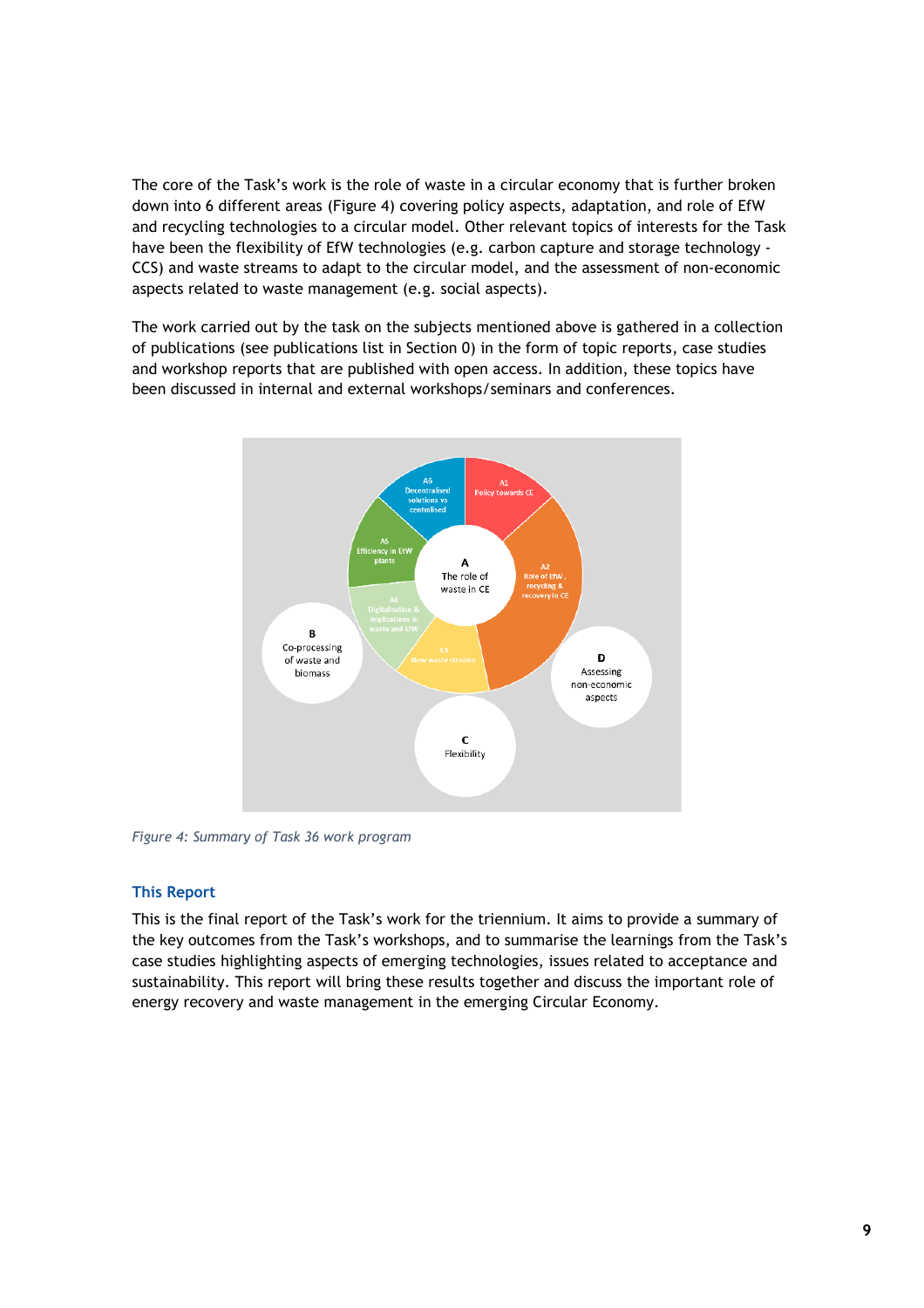## <span id="page-11-0"></span>**Waste Management in a Circular Economy: Emerging Themes**

An important part of the work program for the Task was regular workshops to explore in more detail emerging aspects of energy from waste in the context of emerging circular economy principles. Each of these workshops has a report detailing the activities, presentations, and discussions; this section takes the learnings from those reports and considers them in the context of the theme of this final report: what roles can energy-from-waste play in support of a circular economy?

#### <span id="page-11-1"></span>**NUTRIENT RECOVERY FROM WASTE [3]**

#### <span id="page-11-2"></span>**Nutrient Recovery in Waste-to-Energy**

Combustion-based energy-from-waste is traditionally a linear process, and as circular economy principles emerge more attention is being given to how existing processes can contribute more in terms of nutrient recovery – or, perhaps, be competitive with processes based on biological systems, where nutrients can be more bio-available. Phosphorous, for example, is of particular interest – the diversity of global supply chains is limited, and for example in the US, the domestic reserve of phosphorous may not last more than 40 years. Phosphorous resources are unevenly distributed globally, with up to 70% of the global reserves located in Morocco. There is, therefore, an emerging global drive to extract phosphorous from waste management processes, and wastewater treatment is at the top of that list.

There are a few drivers for nutrient recovery from waste management processes, and these reflect the variability in the maturity of waste management systems around the world and the extent to which they are being adopted as CE principles emerge. One driver is to support the technical operation of the waste management facilities (especially wastewater treatment plants), and the other is to actively seek to extract nutrients, such as phosphorous, for economic or legislative reasons.

#### <span id="page-11-3"></span>**Phosphorous from Wastewater Treatment**

Primary wastewater treatment plants often have operational challenges with struvite, a mineral precipitating from a mixture of magnesium, phosphorous, and ammonia. This is a common pathway for extracting phosphorous, albeit not primarily for nutrient recovery.

The solid by-product of wastewater treatment, biosolids, remain a good source of phosphorous, amongst other nutrients including nitrogen. Direct land application is commonplace in many countries, and phosphorous and other nutrients are generally available to the soil. There are emerging concerns, however, regarding health issues associated with the use of these materials, and the extent to which land application will be permitted as a long-term strategy is uncertain. Some countries have banned the approach (such as Switzerland) and there are targets in place for other countries to reduce the reliance on this approach and increase the extent to which phosphorous is recovered.

Incineration of biosolids and sewage sludge is common as a disposal strategy where land application is not possible. The high moisture content of these materials generally precludes these processes from recovering energy; however, the phosphorous-rich nature of the residue has seen the emergence of a range of technologies designed to extract the phosphorous from the ash. Most of these add to the already-high relative cost of biosolids management,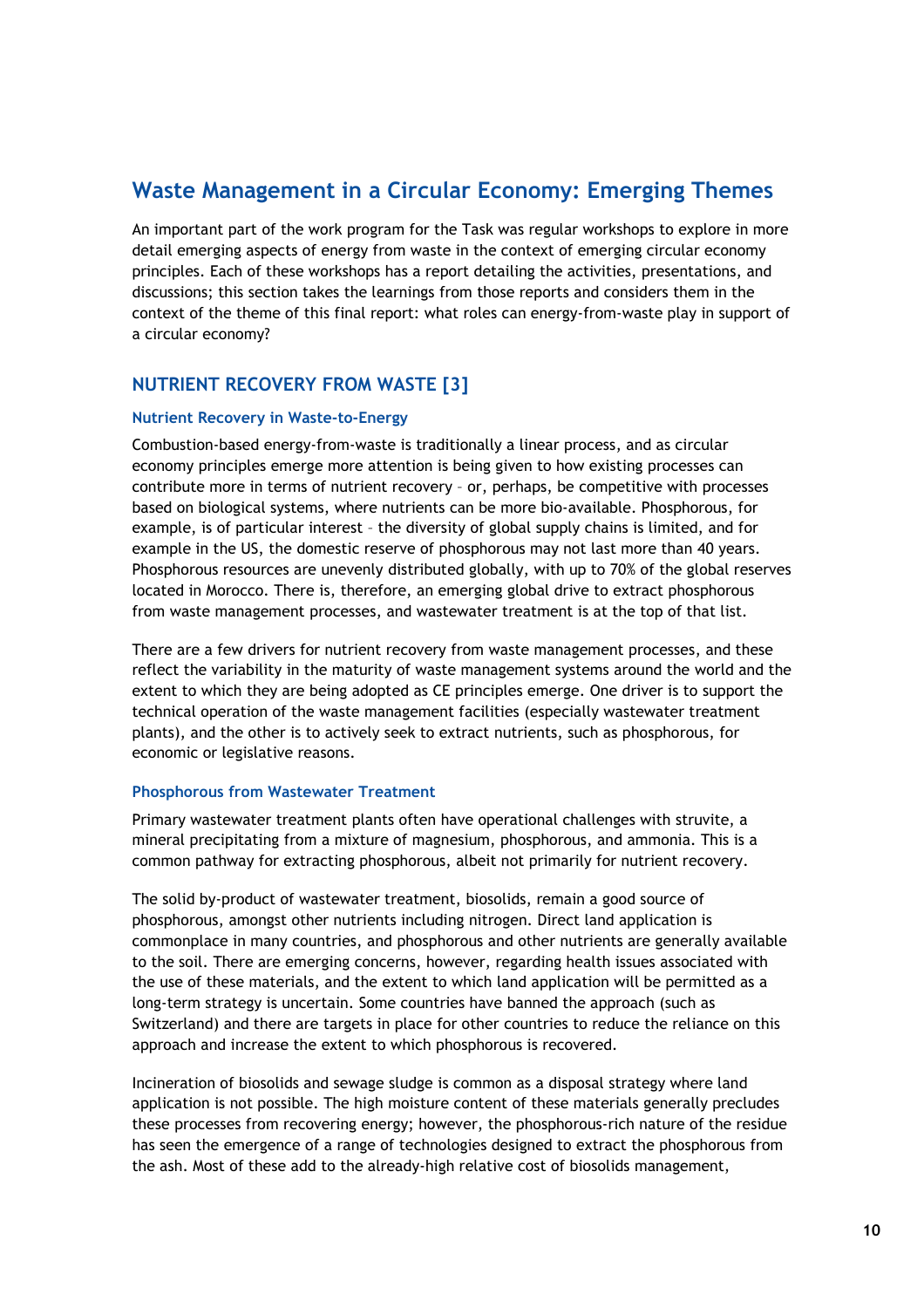however, and there remains the opportunity to better integrate waste management with nutrient recovery in the context of a circular economy.

#### <span id="page-12-0"></span>**Barriers, Opportunities, and the Circular Economy**

These drivers towards circularity: movement away from land applications, increased demand on non-linear incineration pathways, and a growing requirement for phosphorous and other nutrient recovery, are seeing new approaches developed which are at various stages of maturity. Cost-effective solutions here are in high demand: there is even some stockpiling of biosolids incineration ash in Denmark temporarily in anticipation of economically viable phosphorous-extracting technologies.

This is seeing some approaches that have been 'emerging' for some time reach demonstration scales. Thermal treatment of biosolids to produce biochar is gaining increasing interest, as the biochar material can act as a soil ameliorant and phosphorous recovery can occur in parallel. In the USA there are processes being scaled up that extract nitrogen and phosphorous from algal biofuels production processes.

In subsequent workshop summaries we will see how advanced technologies can offer the potential for integrating waste management, energy recovery, and alternative products (including nutrient recovery) via new pathways and processes.

#### <span id="page-12-1"></span>**FLY ASH VALORISATION [4]**

The drive to recover nutrients such as phosphorous from combustion residues represents a wider challenge for integrating circular economy principles with linear waste management technologies. As we have seen in the previous section, key amongst those is the combustion residues (bottom ash, fly ash, and APC residues<sup>[1](#page-12-3)</sup>) and the role they can play in a circular economy. For power generation based on coal, ash utilisation has long been an important part of managing the waste streams from the processes, and there exist some established pathways for construction and road building, amongst other things, but a globally inconsistent approach to regulation that supports the update of these pathways.

#### <span id="page-12-2"></span>**Fly Ash from Waste Combustion**

There is a specific challenge with ash from municipal solid waste combustion. Due to the nature of MSW and the fact that this leads to ash with varying content of leachable metals, MSWI fly ash is usually considered as hazardous waste, which dictates a specific set of requirements regarding its handling, use, and disposal.

This means that most MSWI fly ashes are landfilled in dedicated storage sites, some of these accepting wastes from other jurisdictions. The shifts we have been exploring so far in this report regarding moving towards circular economy principles are driving change in the way fly ash is managed. As with nutrients such as phosphorous in sewage sludge, fly ash contains a range of strategically relevant metals and minerals (as well as salts); there is an increasing expectation that these be 'valorised' to support material recycling and reuse.

<span id="page-12-3"></span><sup>1</sup> APC residues are 'air pollution control' system residues.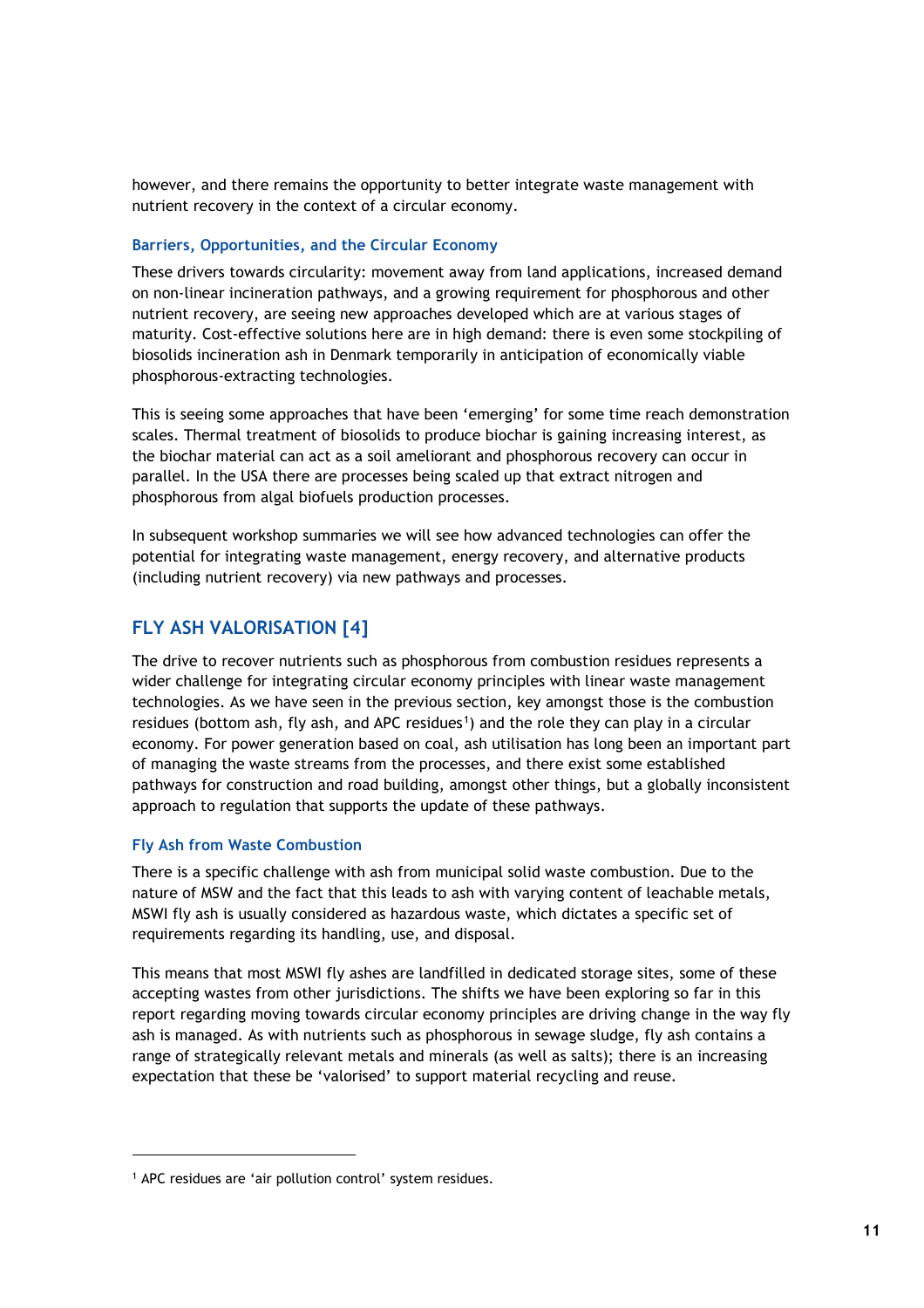#### <span id="page-13-0"></span>**Fly Ash Valorisation: the State of the Art**

Japan's approach to managing fly ash from waste combustion is focused on stabilisation of the ash components to support subsequent reuse or disposal, with the majority still disposed of. Much of this is achieved via thermal stabilisation (melting to form stable glass-like materials). While bottom ashes can be stabilised to be used for road base, cement, or as a construction material, there is still considerable amounts of combustion residues disposed of in landfill. There are some advanced thermal processes emerging, such as the Swedish ARCFUME process which uses plasma to melt the ash materials supporting recovery of metals and ultimate use as a construction material.

Non-thermal (chemical) stabilisation pathways also exist, such as the commercially deployed OCO technology in the UK, where it is used to handle ash residues from three UK EfW facilities with more planned deployments underway.

There exist several technology approaches that treat fly ashes using various combinations of washing, acid treatment, and salts and metals recovery. Some of these are constructing their first full-scale plants, such as the ASH2SALT and HALOSEP technologies in Sweden, and others are commercial with many deployments, such as the AIK Technik AG technology in Switzerland. There exist others at various stages of development – noting the regulatory drivers for the development and deployment of such systems (e.g. the requirement by Swiss law to extract zinc).

Table 1 lists the technologies discussed at the webinar, and its footnote provides a link to the presentations and a recording of the event.

| <b>Offering</b>                          | Organization                   |
|------------------------------------------|--------------------------------|
| Ash2Salt <sup>®</sup>                    | Ragn-Sells                     |
| Fluwa/Flurec®                            | <b>AIK Technik</b>             |
| Halosep®                                 | Stena Recycling                |
| Arcfume®                                 | <b>ScanArc</b>                 |
| Fly ash washing and salts recovery       | <b>NOAH</b>                    |
| Stabilisation and aggregate from fly ash | O.C.O Technology               |
| Zn recovery                              | Renova and Chalmers University |

*Table 1: Technologies discussed at the 'Fly Ash Valorisation' webina[r2.](#page-13-1)*

<span id="page-13-1"></span><sup>2</sup> https://task36.ieabioenergy.com/publications/webinar-valorisation-of-fly-ash-from-waste-to-energy/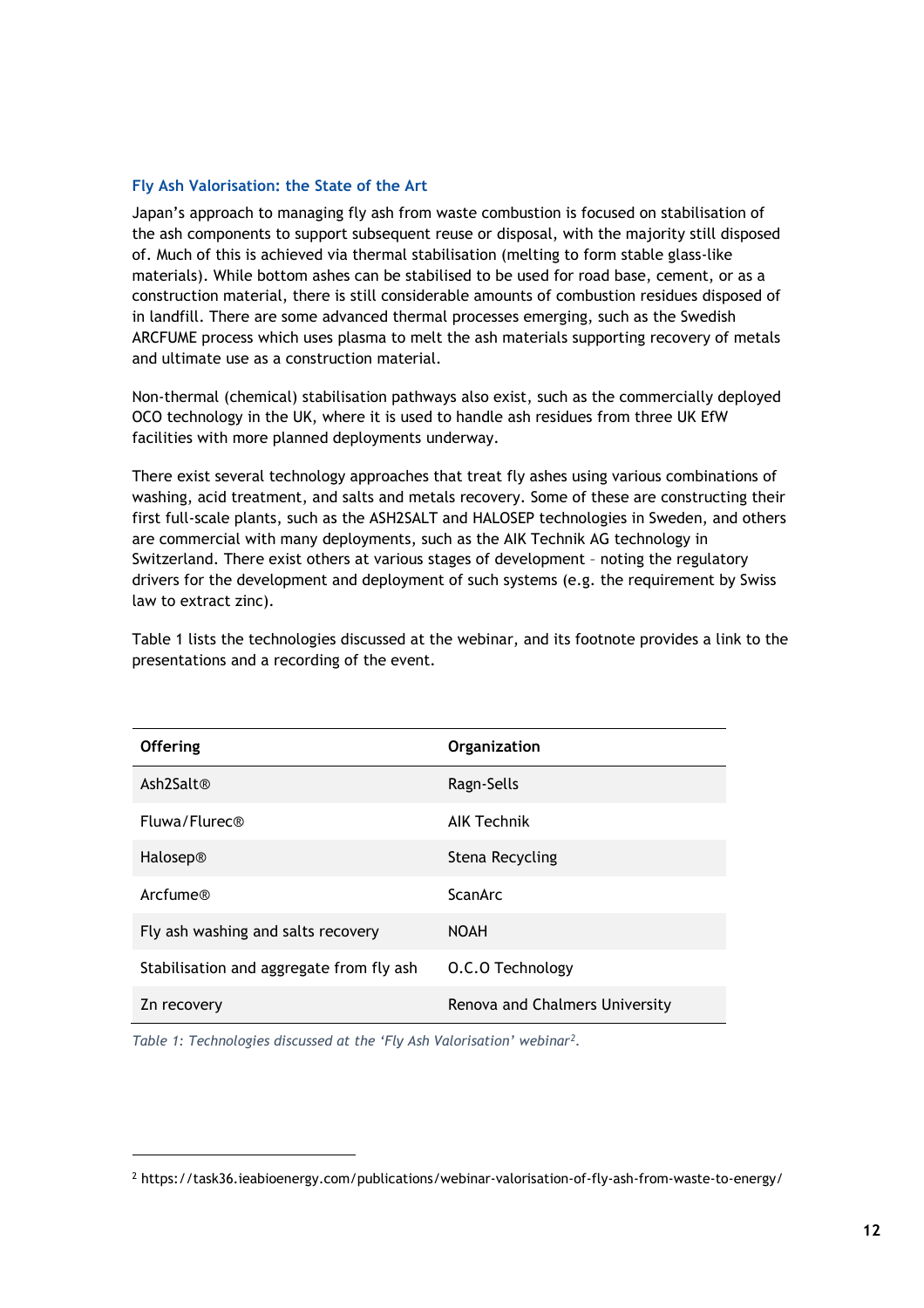#### <span id="page-14-0"></span>**Fly ash in a Circular Economy: Challenges and Barriers**

There is a difference between stabilising ash to render it 'non-hazardous' in order to simplify its disposal in landfill and processing ash to support the extraction of salts, minerals, metals, and other useful species. The latter is more consistent with circular economy drivers, and we are now seeing a range of technological options emerging to support this. There remain challenges, however, with the effectiveness and economics of these approaches, and these can be further complicated by scale, variability in ash compositions due to feedstock and process variations, and the slow emergence of a premium market for green or recycled raw materials.

The Task's webinar exploring this aspect of waste management clearly showed that fly ash valorisation is a hot topic, especially as Circular Economy principles are slowly but surely unfolding into all aspects of society. Several technologies are (or will be) good candidates to contribute to more valorisation and/or re-use of WtE fly ash and possibly less hazardous waste landfilling. However, there is still a large acceptance in the public and the authorities for landfilling in many countries, especially if local opposition to waste processing plants continues to increase in importance. This acceptance is reflected in the relatively affordable costs of landfilling in many regions.

There is a clear desire, however, to bring new technologies to the combustion-based energyfrom-waste sector, however, to allow it to contribute and succeed as circular economy principles become legislated. The existence of several fly ash valorisation technologies on the market in the coming years is positive, both for WtE plants operators/owners and society at large. Competition as well as complementarity between the various solutions will ensure that the WtE sector can contribute to a more sustainable Circular Economy as best as possible.

#### <span id="page-14-1"></span>**EFFICIENCY GAINS VIA PROCESS HEAT [5]**

When discussing traditional incineration based WtE, a lot of the focus is put on the power supplied by that route. However, waste is not the optimal fuel for pure power production. The chemical composition of the waste makes it challenging to push the electrical efficiency while maintaining a high availability of the plant. There is a large, and in many cases untapped, potential in supplying heat from WtE. In a case study within an intertask project about industrial process heat [5], the Åmotfors plant was showcased. The WtE plant supplies a paper mill with both electricity and process steam. In order to supply the steam at 6 bar and 180°C, the original pressure is reduced in a back-pressure turbine, generating electricity.

Considering the numbers of different industries around the world that needs process heat at low or medium temperature range, there could be a far more efficient recovery of the energy from waste into those applications.

#### <span id="page-14-2"></span>**ALTERNATIVE TECHNOLOGY PATHWAYS**

The previous sections have discussed how adapting linear processes to circular economy applications via new and additional technologies is needed, and how there are emerging pathways to support that. For wholesale change and significant impact, however, new models are needed that do not seek to adapt linear pathways to better suit circular principles, but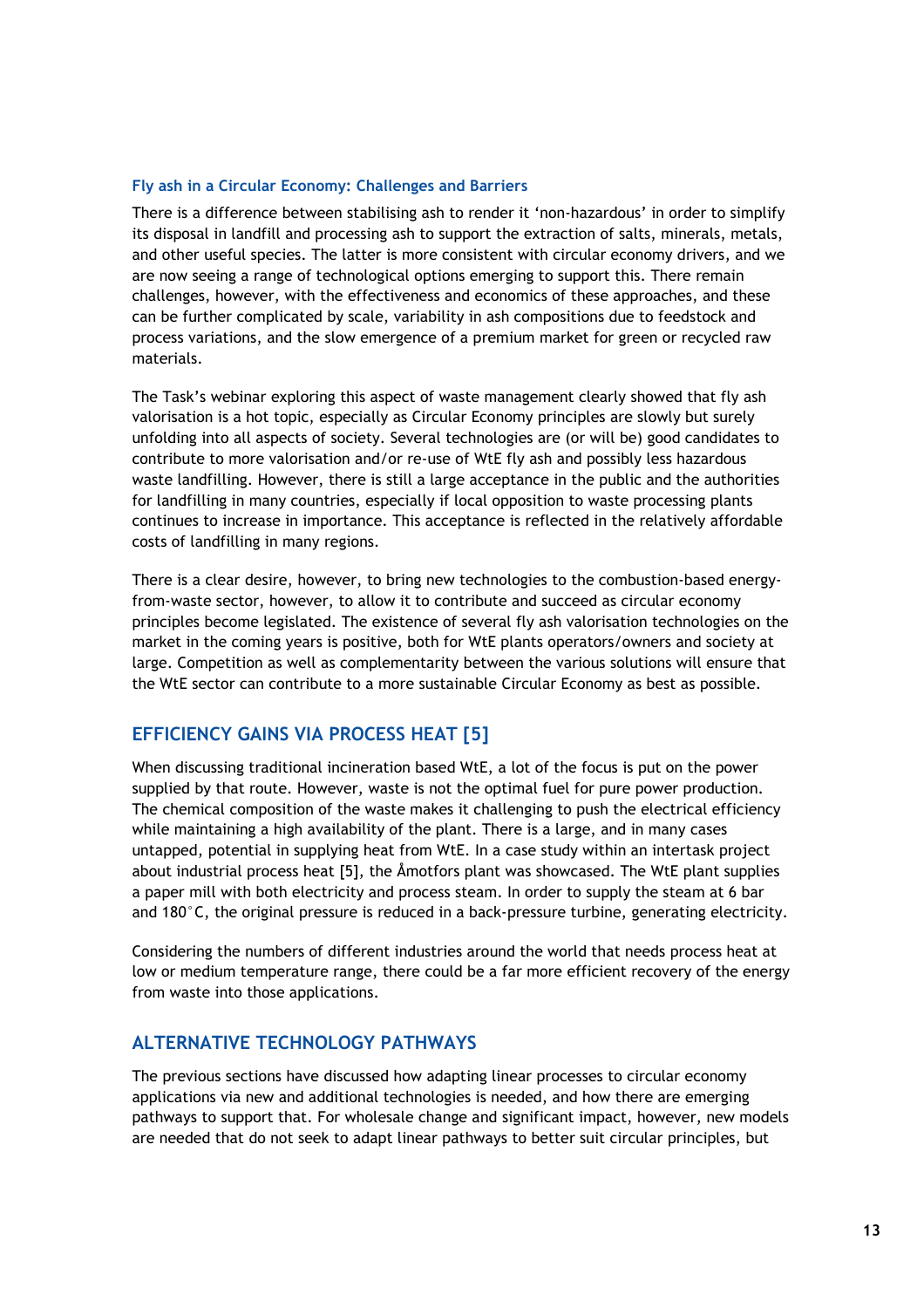which fundamentally are more aligned with the notion of 'keeping molecules in use for longer'.

#### <span id="page-15-0"></span>**Emerging Pathways**

Energy and materials recovery in the context of a circular economy, as we have seen, will need more than add-ons to existing combustion-based plant. This is clear in the portfolio of projects and technologies emerging from the US DoE bioenergy program that focus on biogas upgrading,  $CO<sub>2</sub>$  capture and conversion, and novel hydrothermal liquefaction approaches. These emerging pathways represent technologies that can produce fuels, products, and chemicals from waste and could be employed as the existing fleet of anaerobic digesters, incinerators and other waste to energy plants retire or as additional capacity is required.

As was discussed in Section 0, alternatives to land application or combustion are becoming more important for biosolids management, and the driver for this extends beyond solely nutrient recovery. This is particularly the case in countries like Australia, where incineration is not a strategy that is used for biosolids disposal, and almost all biosolids are disposed of in various land applications, or simply stockpiled.

For example, a biochar pyrolysis/gasification technology is being demonstrated at a wastewater treatment plant in Queensland, Australia<sup>[3](#page-15-2)</sup>. This particular technology was originally designed for biochar production from biomass, but which is now being used in an Australian-first demonstration for converting biosolids to a char with integrated drying. While the project does not incorporate any specific pathways for additional nutrient recovery, the process does remove hazardous and pathogenic compounds from the biosolids as well as microplastics, which leaves the biochar product suitable for use as a soil ameliorant, amongst other things. Success in this project should raise the profile of non-combustion technologies for waste management and highlight their role in nutrient and energy recovery from waste.

#### <span id="page-15-1"></span>**Bioenergy with Carbon Capture and Storage (BECCS)**

Despite growing global ambitions towards increased material recycling, combustion-based waste-to-energy will likely continue to play an important role in coming decades as a means of managing waste streams that for one reason or another may be difficult to treat otherwise.

Typically, 40–60% of municipal solid waste used as fuel in WtE facilities are of biogenic origin in developed countries, meaning that implementation of carbon capture and storage (CCS) to WtE partially can be classified as bio-CCS and lead to net negative  $CO<sub>2</sub>$  emissions.

There are currently several ongoing projects exploring CCS in WtE settings, and this case study presents what is arguably the project that has come the farthest: the FOV (Fortum Oslo Varme) WtE plant in Oslo, Norway. There is currently plenty of CCS activities in Norway, both in the form of the development of a transport and offshore storage infrastructure project called Northern Lights, and in the form of point source capture projects.

The FOV project is being developed as part of a broader ambition of the city of Oslo to reduce its GHG emissions by 95% in the period 2009–2030. With the FOV plant being the city's largest single emission source, it is imperative to address its  $CO<sub>2</sub>$  emissions.

<span id="page-15-2"></span><sup>3</sup> https://arena.gov.au/projects/logan-city-biosolids-gasification-project/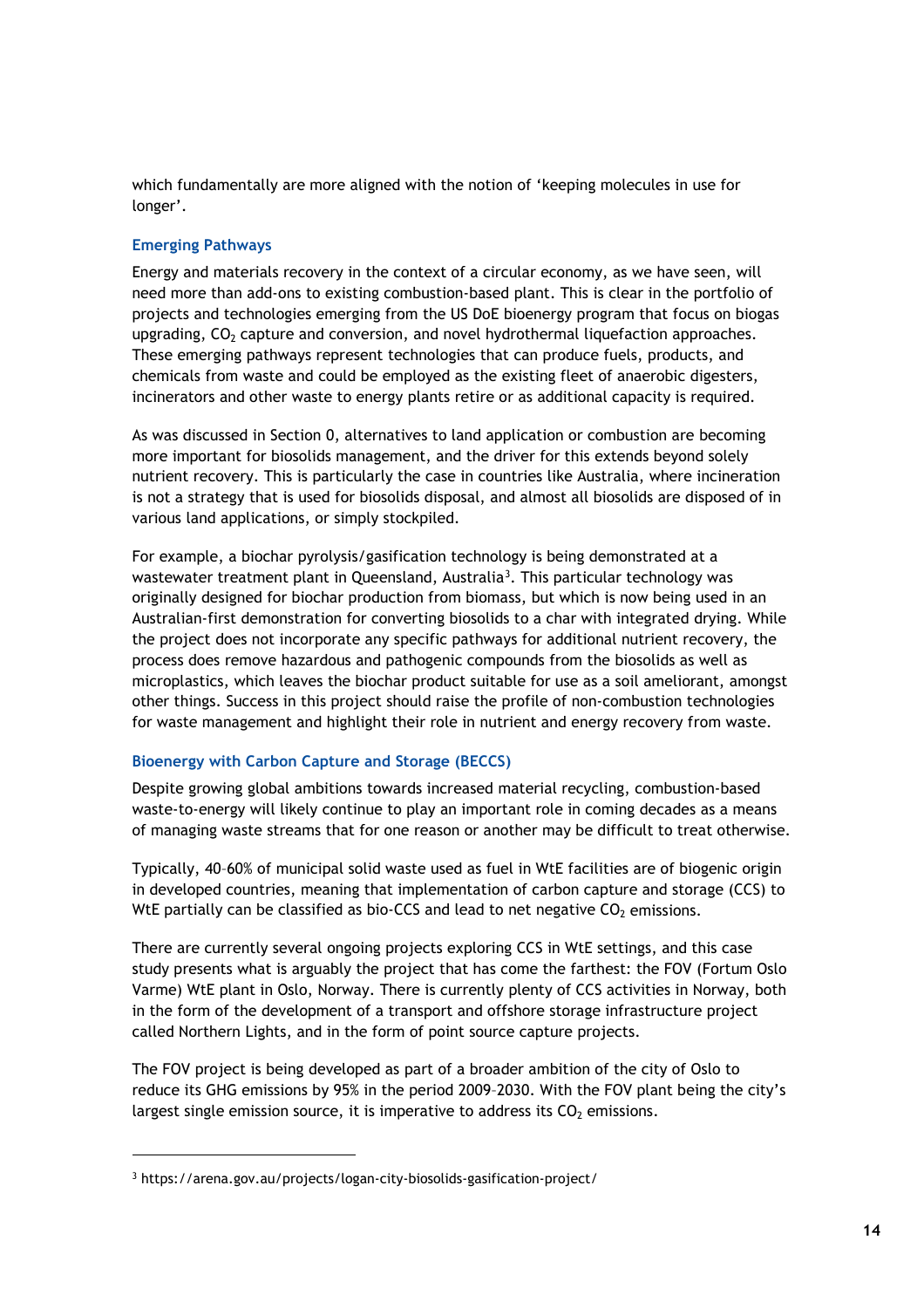A first pilot phase of the Fortum project started in 2015 and since then, a series of pilot campaigns and feasibility studies have been conducted on an amine-based CO2 capture system. In parallel, the Norwegian government has investigated and evaluated different options for facilities deemed suitable to be included in the demonstration of a full-scale CCS supply chain. In Autumn 2020, it was announced (under the name Longship) that the FOV project would be one of two facilities that would get governmental funding (the other one being the Heidelberg Norcem cement plant) together with Northern Lights for permanent storage. However, while the Norcem plant (and Northern Lights) would be (presumably 80- 90%) funded by the government, funding for the FOV WtE plant has been conditioned on it being able to provide 50% co-funding (~300 million  $\epsilon$ ) from own funding and other sources, the EU Innovation Fund offering the best opportunity.

At the time of writing (October 2021), it is uncertain if this additional funding will be secured. This is now the key factor determining the time plan for full-scale deployment of the CCS project at Fortum, which according to the original schedule is due to come online in 2024. The EU Innovation Fund will decide if FOV receives support. With a positive decision, the CCS plant could be operational by 2026-2027. Despite these remaining uncertainties pertaining to funding, the recent years have seen several other actors in Norway initiating WtE CCS projects.

#### <span id="page-16-0"></span>**Broader Considerations**

Consideration of these emerging pathways and their potential for producing products other than power and heat demonstrated the importance of naming conventions, technology classifications, and the potential policy impacts of the blurring of lines between energy from waste and materials recovery. It is possible, for example, that EfW doesn't count as recycling, but can count as resource recovery, which has some interesting implications for how multi-product technologies such as hydrothermal liquefaction are classified: HTL counts as EfW if it's making an energy fuel but as materials recovery if the same product is used differently.

The borderline and flexibility in the use of some products from EfW also puts a challenge into the policy framework. In many countries the production of renewable energy is incentivised and encouraged, while the use of the same EfW product for further refinement into new products most often are not. This might cause sub-optimized systems where the largest environmental gain might not be encouraged.

Definitions, regulations, and policies can have an impact on technological choices, preferences, and policy settings that extend beyond their performance. For example, the EU (Ref. Brussels, 3.12.2008 COM(2008) 811 final GREEN PAPER *On the management of bio-waste in the European Union*) defines AD biogas production for energy purposes as energy recovery. AD may be classified as recycling (material recovery) when the digestate is used on land (biofertilizer). Furthermore, the fact that liquid biofuels are considered as energy recovery may (at least partially) explain why technology developers working on chemical recycling (mainly for plastic waste) tune their process towards the production of chemicals, i.e. material recovery (rather than biofuels) as this will make their technology very attractive as a potential contributor in achieving the EU material recycling targets.

Another key consideration is the relative value that a community or government places on landfill diversion. Certain technologies are interesting to communities because they can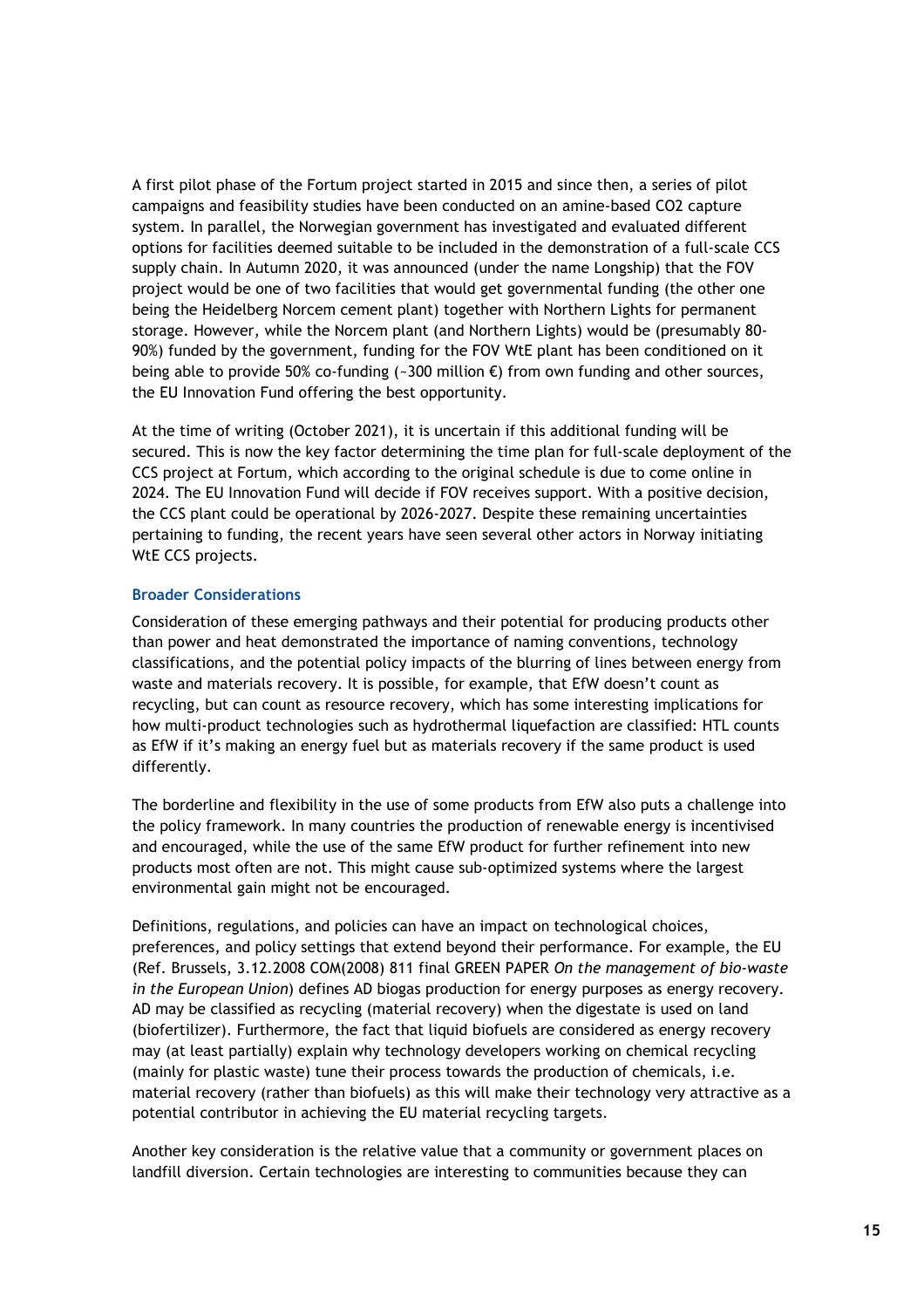result in significant increases in waste reduction compared to the business-as-usual practices (e.g. anaerobic digestion). An example being explored in several countries is the use of HTL which can convert >90% of municipal sludge and greatly reduce disposal liabilities to the entities responsible for managing it.

These kinds of considerations are also relevant when considering the public acceptance of waste-to-energy technologies, and the importance of terms such as 'incineration' to the social licence to operate. While this is particularly stark in countries such as Australia, where the general public's familiarity with the technology concepts is low, it is also a challenge in EU and North America and can form another driver for 'advanced' technologies such as those under discussion so far. We will consider this in some more detail in subsequent sections.

#### <span id="page-17-0"></span>**Examples**

#### *Hydrothermal Carbonization [6]*

Torrefaction is often considered as a pathway for increasing the energy density of woody biomass materials. Hydrothermal carbonization is a related but different process, often used to covert organic waste streams and sludges into stable, storable fuels that can be used as feedstocks to a range of processes. Operating at lower temperatures (~210 $\degree$ C for the Ingelia<sup>[4](#page-17-1)</sup> process) but higher pressures (20 bar) than typical torrefaction processes, HTC allows materials with high moisture contents to be converted into coal-like pellets (Figure 5).



|                            | Hunidity (%) | <b>Volatiles (%)</b> | Ashes (%) | Fixed coal (%) |
|----------------------------|--------------|----------------------|-----------|----------------|
| Paper sludge               | 68,8         | 64.9                 | 23,1      | 12             |
| Ingelia Char               | 7,5          | 66,5                 | 16.4      | 17,1           |
| $C$ (% DAF)<br>$S$ (% DAF) |              |                      |           |                |
| Paper sludge               |              | 55,3<br>0,22         |           |                |
| Ingelia Char               |              | 64,4<br>0.29         |           |                |

*Figure 5: An example of paper sludge conversion to 'hydrochar' using Ingelia's technology [6].*

As well as the production of a stable, carbon-rich feedstock, the HTC process by-products can have beneficial re-use pathways. Water is produced, and depending on the technology configuration, can be the basis of production of a liquid fertilizer. The agricultural applications of the HTC process by-products have the potential to offset carbon-intensive fertiliser production and use, although as with all such potential pathways, associated

<span id="page-17-1"></span><sup>4</sup> https://ingelia.com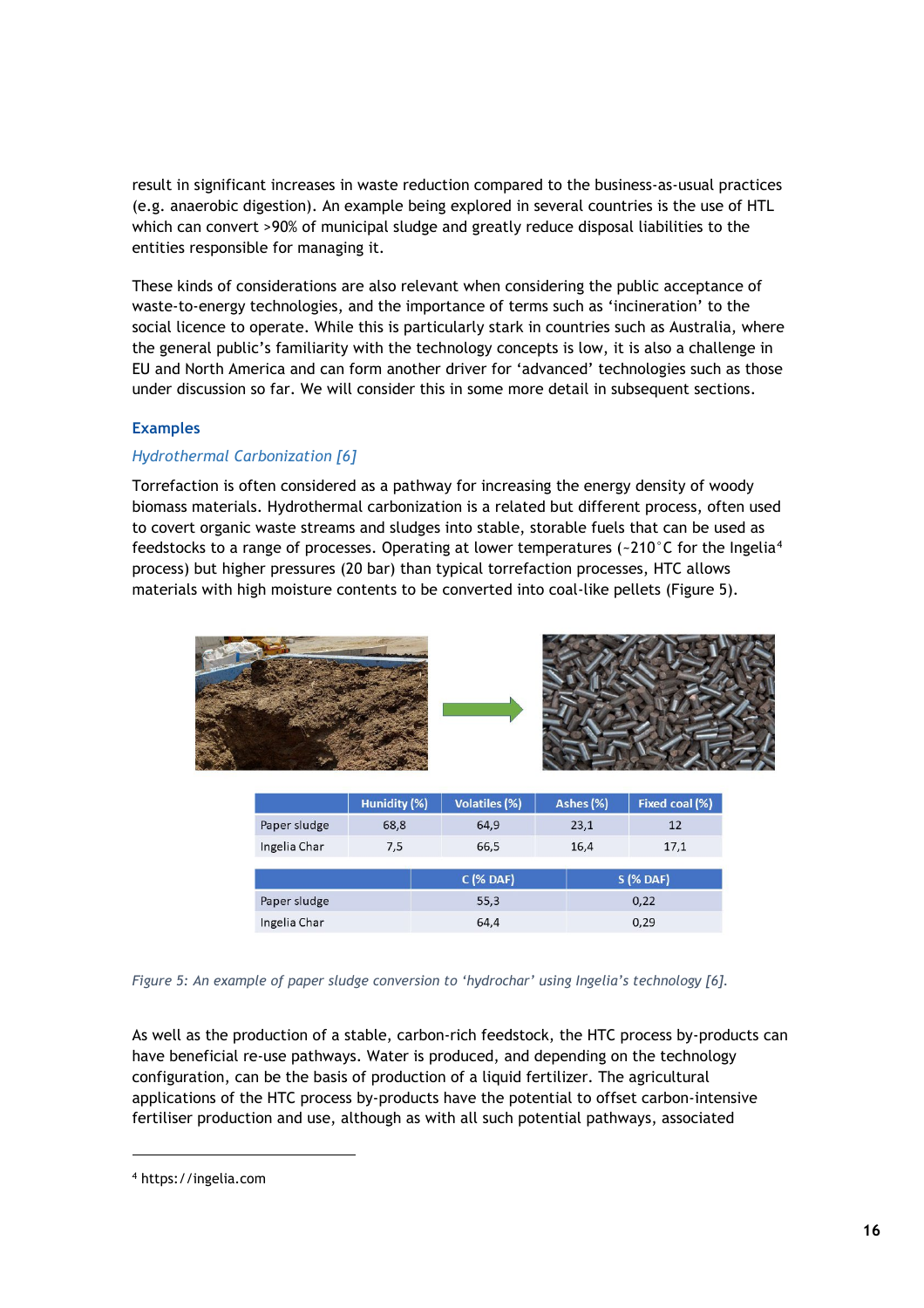environmental impacts (such as eutrophication) must be considered. From a greenhouse gas perspective, the HTC process (Figure 6) has a considerable energy demand, due to the thermal demand of the system and its pressurised operation – there is, therefore, the potential to add to the avoided emissions (if the pellets are used to replace coal, for example) by integrating an HTC system with low-carbon sources of heat (e.g. solar thermal) or power.



*Figure 6: Ingelia HTC Technology flow diagram [6].*

#### *Waste to Products: Enerkem*

Enerkem's Edmonton plant is a high-profile commercial facility which uses gasification and syngas processing technologies to convert non-compostable and non-recyclable household waste—processed into a refuse derived fuel (RDF)—into products such as methanol and ethanol [7]. This facility demonstrates that chemical recycling of carbon containing wastes can be done as a sustainable alternative to conventional waste management practices. This approach is potentially very attractive in the context of a circular economy. However, there are very limited data available for both technical and cost associated with operating of Enerkem facilities – and as one of the first of its kind, it has had some challenges.

Enerkem uses a proprietary bubbling fluidized bed (BFB) gasification technology to produce syngas which contains mainly carbon monoxide and hydrogen—key building block molecules used in many modern chemical processes [8]. In order to avoid  $N_2$  dilution of this syngas, steam and oxygen are used as the gasification agents. The Enerkem gasifier operates at 1–5 bar and the gasification temperature is reportedly about 750°C [9].

This relatively low temperature operation reduces energy losses but does create a syngas that contains significant quantities of tars as significant cracking of tar requires higher temperatures ( $\geq$  1000 $^{\circ}$ C). Tar and other impurity removals could be a critical process in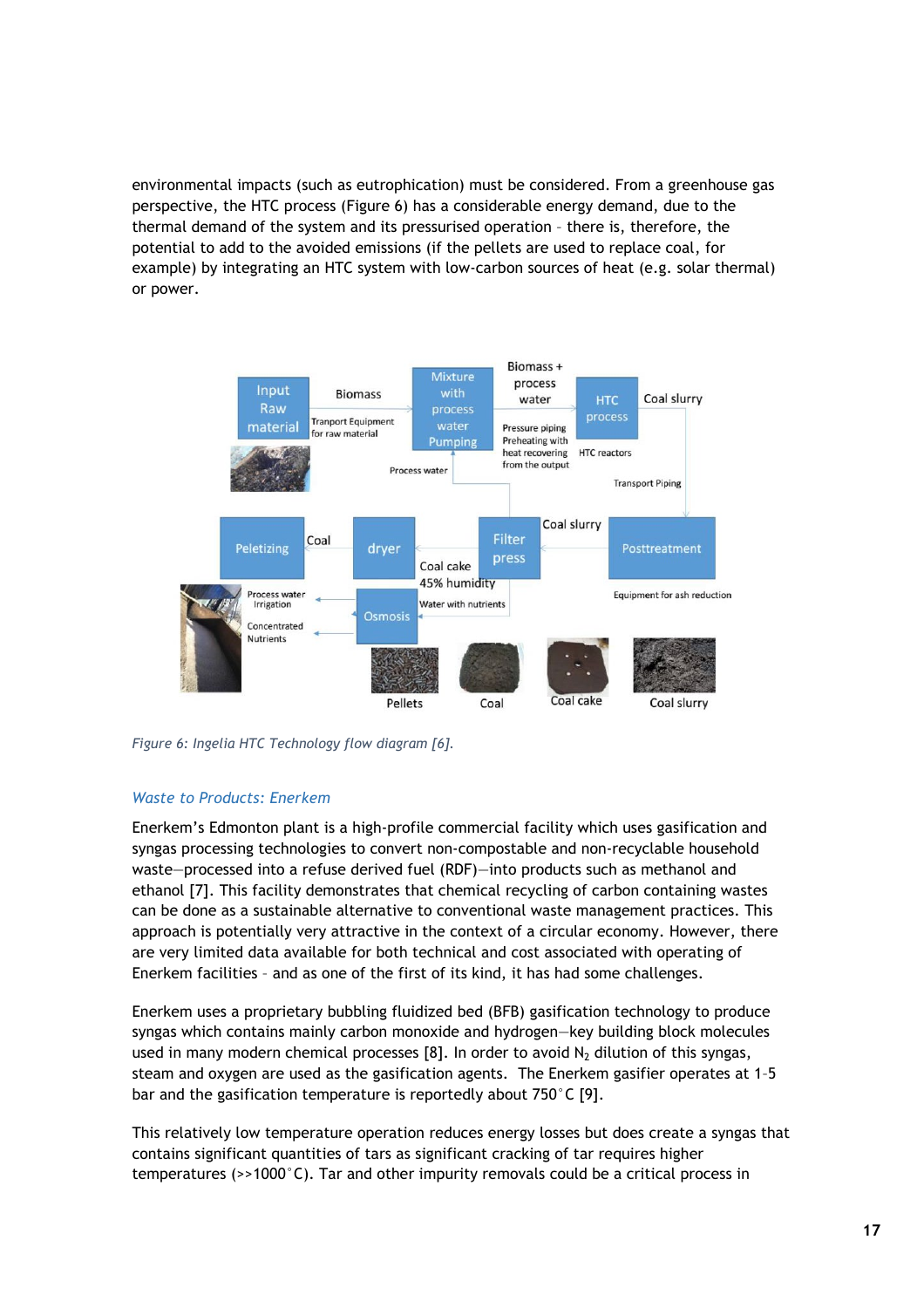Enerkem technology because these impurities could create safety issues and could impact on the downstream catalytic process as well as the overall system efficiency. The conventional catalysts for methanol synthesis from syngas are very sensitive to deactivation by even traces of the pollutants, which may be present in the syngas derived from feedstock like MSW [10]. Therefore, it is an absolute necessity to remove all impurity from syngas, before sending the gas to methanol synthesis process [\(Figure 7\)](#page-19-0).



<span id="page-19-0"></span>*Figure 7: Process flow diagram of Enerkem waste to biofuel system [8]*

The residue from the Enerkem process is approximately 15% [11]. Enerkem's plant has designed for 90–92% carbon conversion in the gasifier with the remaining 8% of carbon reporting to the char [12]. The Enerkem process produces small quantities of inert materials (residues). There is possibility to convert those inert into an aggregate to use in construction.

While the project did experience some significant delays and cost impacts during the early stages, this perhaps expected given the fact that it is one of the firsts-of-a-kind in this area. There have also been some legal and project management challenges, which do not reflect on the potential for technology such as this.

After successful operation of Edmonton's plant, Enerkem plan to expend their facilities to build a plant in Rotterdam, the Netherlands with its partners (AkzoNobel, Van Gansewinkel, Air Liquide, AVR) for converting 350,000 tonnes of waste annually into 270 million liters of methanol [13, 14]. Additionally, by collaborating with a waste management specialist Suez, Enerkem plans to construct a household waste-to-methanol facility near Tarragona, Spain. The plant, to be launched in 2022, will transform 400,000 tonnes/y of waste plastic, textiles and paper into 220,000 tonnes of methanol. It will use same Enerkem technology that produces synthesis gas before transforming it to methanol with the aid of catalyst [15, 16].

In December 2020, Enerkem announced the development of a C\$875 million biofuels plant in Varennes, Québec, collaborating with a group of energy producing companies including Shell,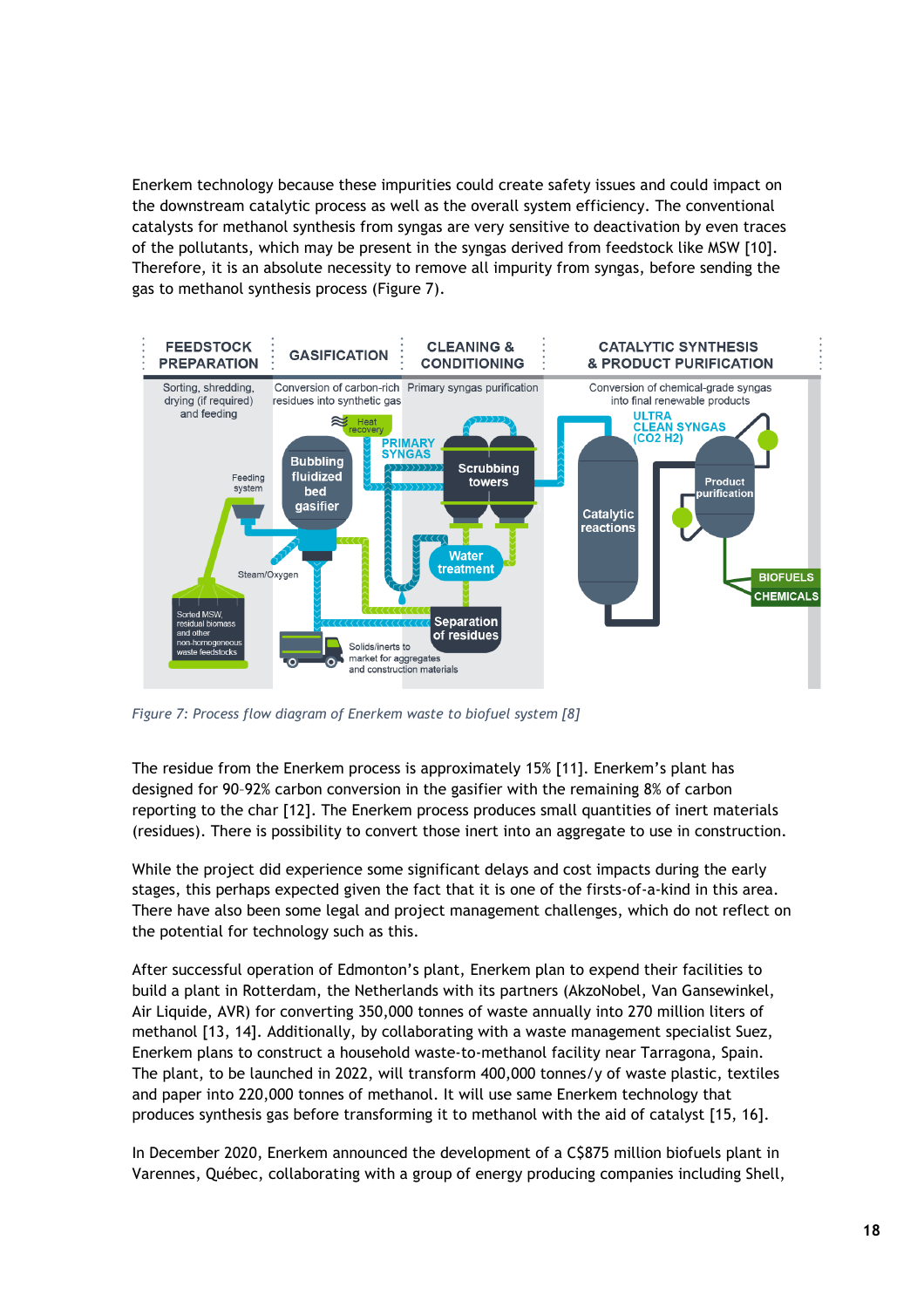as lead investor, as well as Suncor and Proman, and Hydro-Québec, which will supply renewable hydrogen and oxygen, and with the support of the governments of Quebec and Canada [17]. While this facility is planned to produce biofuels and renewable chemicals made from non-recyclable residual materials as well as wood waste, it will leverage green hydrogen and oxygen produced through electrolysis, transforming Quebec's excess hydroelectricity capacity into value-added biofuels and renewable chemicals. Commissioning of the first phase of this plan is scheduled for 2023 [16].

#### *Biomethanation*

As opposed to traditional biogas upgrading technologies such as the use of amine scrubbing or membranes, biomethanation converts the carbon dioxide in biogas to additional methane. By converting the carbon dioxide found in biogas, the overall yield of biomethane is increased by 60–70% compared to upgrading technologies that separate carbon dioxide. This is accomplished through the use of a non-GMO microorganism that converts this carbon dioxide and hydrogen to methane. The hydrogen is supplied to the system by a polymer electrolyte membrane electrolyzer.



*Figure 8: Biomethanation pathways.*

The biological organism utilized, a methanogen, is quite robust and demonstrates quick responsiveness to start/stop cycles and tolerance to other impurities found in biogas including hydrogen sulfide. This represents an additional advantage over catalytic methanation processes which often operate at high temperature and sometimes requires conditioning of these species to avoid catalyst deactivation/poisoning. The electrolyzer and organism can both ramp very quickly which offers opportunities for grid-scale energy storage solutions.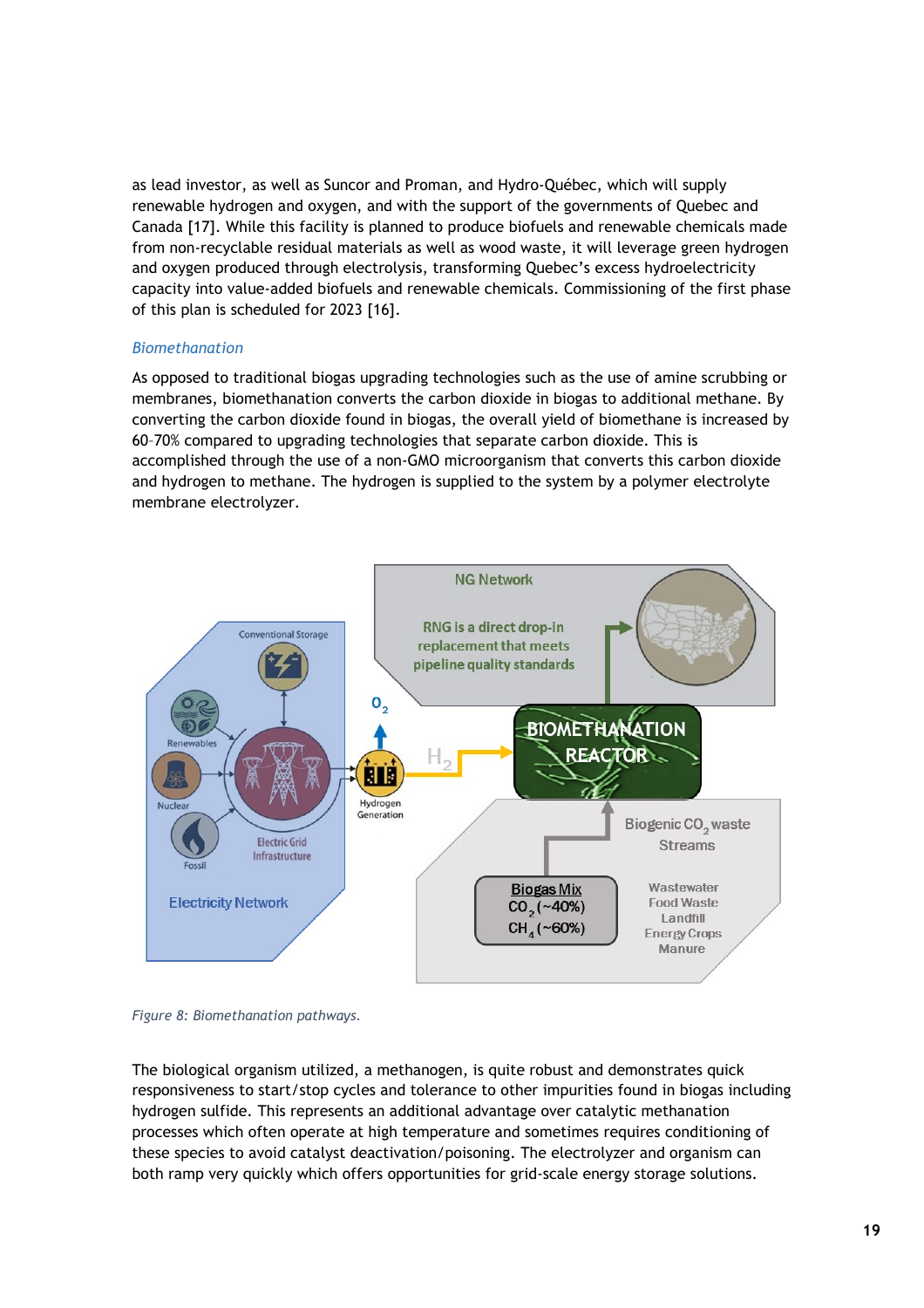With increasing deployment of solar and wind power generation in the United States, there has also been a rise in wind and solar energy curtailments. Without grid-scale storage solutions, this will ultimately prevent deeper renewables penetration. Biomethanation effectively can serve as a load peaking service to store excess electricity in the form of methane.

Depending on the source, the carbon intensity of renewable natural gas can be very low and often is negative. This negative carbon intensity score is due to the fact that the 'business-asusual' practices can result in fugitive methane emissions. Since methane is more than 25 times more potent in terms of global warming potential, use of the methane in stationary or transportation applications is far preferable to venting or flaring.

There are several policies that have supported the development of this technology in the United States. Landfill organics bans are causing municipalities to explore new solutions to managing food waste, municipal sludge, and other waste streams. Simultaneously, incentive policies such as the Renewable Fuels Standard and Low-Carbon Fuels Standard are offering credits for renewable natural gas. The Low-Carbon Fuel Standard in particular offers lucrative incentives based on the carbon intensity reduction achieved and is driving significant growth in biogas to renewable natural gas projects.

#### *Cambi: Thermal Hydrolysis at DC Water*

The District of Columbia Water Treatment Facility (DC Water) is one of the largest in the United States in terms of influent water treated and thus quantity of residual solids managed. In 2015, DC Water began operation of its thermal hydrolysis unit as a way of further reducing wastewater residuals and increasing the amount of energy recovered from this stream. The \$470 million project represented the first Cambi® installation in North America and remains the largest thermal hydrolysis unit in the world.

The first Cambi® installation was built and operated in Norway in 1995, and there are at least 20 industrially operating installations of this process worldwide<sup>[5](#page-21-0)</sup>. Cambi is one of a number of thermal hydrolysis processes that all operate on the principle of using heat and pressure to 'pretreat' the residual solids from wastewater treatment. In the DC Water plant, this reduces the recalcitrance of the residual biomass and makes it more convertible during the anaerobic digestion process: increasing total biogas production and reducing the amount of total system solids that require disposal by approximately 40% $^6$  $^6$ . To-date this has resulted in a cost-savings of more than \$200M USD through reducing in anaerobic digester volume, reduced disposal volumes, and increased biogas yield that offsets the need for additional utilities.

In addition to the operational and capital savings mentioned above, by utilizing a thermal hydrolysis step, the resulting solids are classified as "Class A Exceptional Quality." Thermal treatment that kills pathogens is required for the biosolids to be designated as Class A. These biosolids are sold in bulk under the product name "Bloom" ® in the DC Metropolitan area. Cambi has signed a second contract with another wastewater treatment plant in the region

<span id="page-21-0"></span><sup>&</sup>lt;sup>5</sup> Cano et al 2015. (2015) Energy Feasibility Study of Sludge Preatreatments: A Review. Applied Energy.

<sup>149</sup> p 176-185.

<span id="page-21-1"></span><sup>6</sup> Cambi Blue Plains Fact Sheet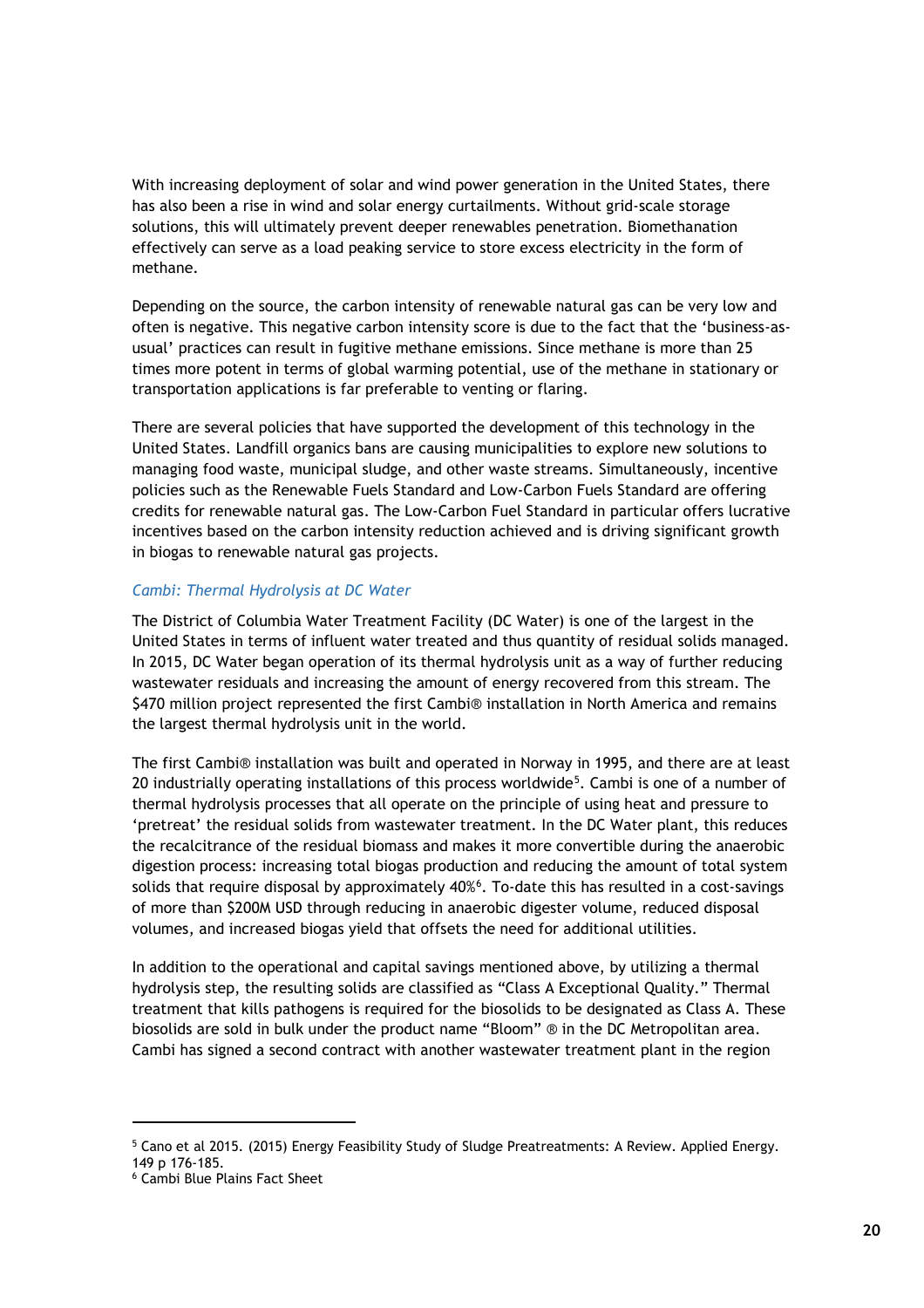(the Washington Suburban Sanitation Commission). It is estimated that this project will save more than \$3M USD in annual operating costs and reduce greenhouse gas emissions by 15%.<sup>[7](#page-22-3)</sup>

#### <span id="page-22-0"></span>**WASTE FOR FEEDSTOCK RECYCLING**

Taking the evolution of waste management to the next level is to broaden the notion of energy recovery and diversify both feedstocks and products to truly align waste management with the principles of a circular economy. Conversion of waste to higher value biochemicals and other bioproducts, including energy products such as fuels, is relevant to the Task themes of waste management, energy recovery, and a circular economy as it supports increased materials recycling and will often incorporate aspects of energy recovery.

#### <span id="page-22-1"></span>**Drivers for New Waste-to-Product Opportunities**

Global recycling rates are low, typically under 40%. There are initiatives in place in Europe and elsewhere to increase recycling rates – these range from aggressive recycling targets to additional taxes on the use of virgin plastics. We are already seeing some impacts of these in Germany, for example, where the availability of recycled material to use as a manufacturing feedstock is a limiting factor [1] and new pathways for recycling 'non-recyclable' materials are under development.

Economics are a major driver for waste-to-product approaches. These new pathways confer more risk as there have been limited demonstration plants to convince investors that they are a sound investment. Thus, products with higher market values can attract investor interest to finance these processes and plants. As an example, Enerkem recently announced a facility in Rotterdam, NL that will produce more than 200,000 tons/year of methanol.

There is also the wider issue of global carbon emissions, and an emerging role for waste management in keeping carbon in the loop for longer (and not emitting it as a greenhouse gas). Decreasing the reliance on crude oil to produce plastics and other materials and integrating waste management with manufacturing pathways is important here, as is the more traditional aspect of energy and materials recovery from waste-to-energy processes.

Broadening the notion of waste management to not only include energy recovery but also include their use as feedstocks for biochemicals and other bioproducts will be an important aspect of waste management supporting the circular economy. There are some emerging technologies supporting some new pathways in this regard, and these have the potential to be commercially viable in a meaningful timeframe. This workshop explored some aspects of these technologies from the perspective of priority feedstocks and 'platform molecules' that could act as an intermediate for a range of bio-manufacturing processes.

#### <span id="page-22-2"></span>**Opportunities**

Exploring some of the emerging applications in this space revealed some insights into the feedstocks and product pathways which provide the potential for some prospective new approaches. [Figure 9](#page-24-0) and Figure 10 summarise the workshop's perspectives on priority waste streams and intermediates.

<span id="page-22-3"></span><sup>7</sup> http://biomassmagazine.com/articles/17320/cambi-will-deliver-a-second-project-in-the-washingtondc-area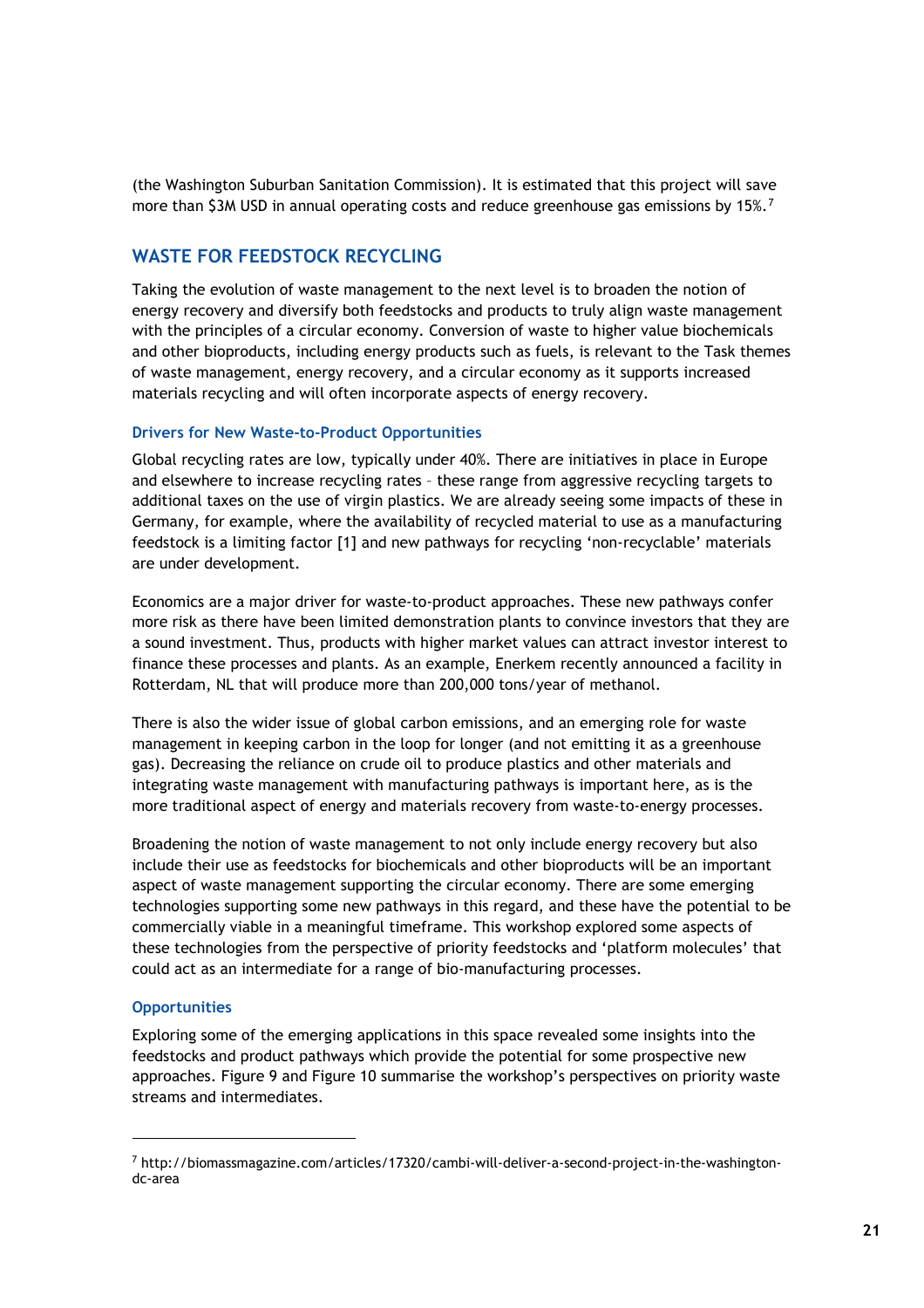The organic fraction of MSW (OFMSW) was deemed a priority due mainly to the volumes that require management and the existence of established technology pathways via digestion and biogas production. Similarly, biosolids are a significant challenge in terms of management in the context of a circular economy. This report has already considered biosolids in the context of nutrient recovery and as a feedstock for demonstration of pyrolysis/gasification projects. While these present potentially effective pathways for utilisation of biosolids as part of waste management (as distinct from a simple disposal strategy) there remains a clear need for technologies to support a role in a truly circular economy.

Emerging pathways in this regard involve modifications to the microorganisms in anaerobic digestors, such that methanogenesis is arrested leading to the formation of volatile fatty acids and potentially lactic acid. Such pathways are the subject of considerable R&D and are attractive as they build on existing approaches and link some of the most challenging feedstocks with the most prospective chemical intermediates. The ability for these pathways to be integrated with existing digestion installations offers the additional potential for production of biogas and high value chemical intermediates leading to significant diversification of product streams.

Mixed plastics are emerging as a global challenge, in particular due to the recyclability of different plastics using current mechanical approaches. Their inclusion here comes from the size and impact of the opportunity – the emergence of thermochemical pathways for 'chemical recycling' may address some of the challenges of both unrecyclable plastics as well as the need for more recycled inputs into manufacturing processes.

While thermochemical pathways for gasification or pyrolysis of non-recyclable plastics or other carbonaceous waste streams supports the 'syngas' pathway identified in the 'intermediates' poll (see Figure 10) the ability for traditional syngas processing and utilisation technologies to scale effectively to match many waste conversion processes has been a challenge. There are fermentative pathways using syngas as a feedstock, however, which have been successfully deployed in industral applications (e.g. Lanzatech). These use microorganisms which can use syngas as its sole energy and carbon source – producing alcohols and biopolymers that form the basis of a range of fuels and biomaterials. These kinds of approaches have the potential to significantly shift project economics and support a range of new pathways that being waste management and circular economy together.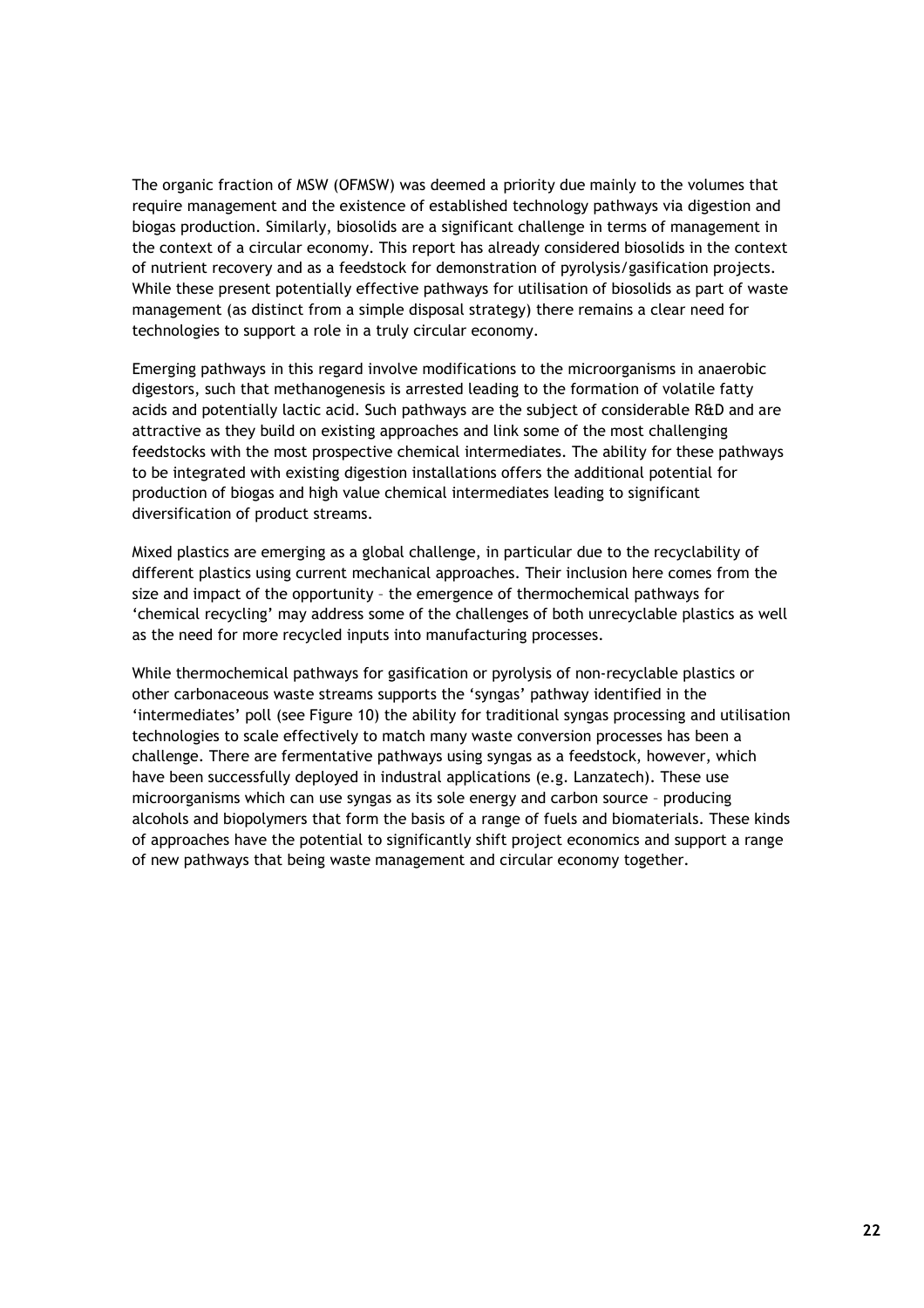

<span id="page-24-0"></span>*Figure 9: Poll results from workshop on highest profile waste streams (ref Workshop Report 3 in the Bibliography).*



*Figure 10: Poll results from workshop on highest potential intermediates (ref Workshop Report 3 in the Bibliography).*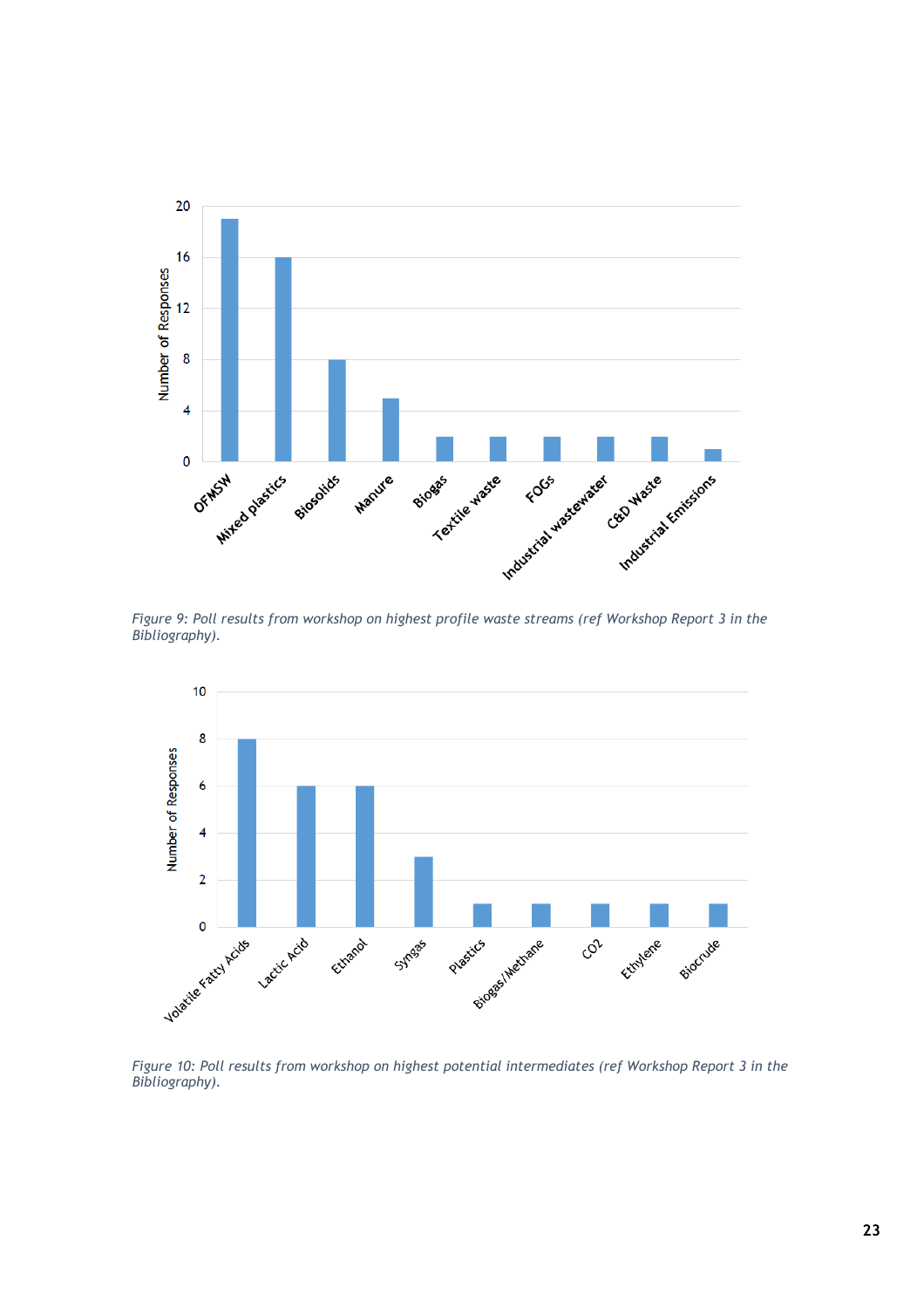#### <span id="page-25-0"></span>**Barriers**

While the emerging technologies offer some significant opportunities for waste streams to become manufacturing feedstocks rather than solely sources of recovered energy, such pathways are not without their challenges. The concept of 'upcycling', and the costs that are inevitably associated with them, places an interesting perspective on the manufacturing of the end products more broadly—one which is driven by the question "why didn't we just make this in the first place?". There are clear advantages from emissions, energy, and CE perspectives if a production process based on waste replaces one based on primary resources – this is another driver for the approach to focus on production of generic intermediate (VFAs, lactic acid, syngas, etc) and let the market decide.

The notion of producing intermediates also addresses a potential challenge around market size, market development, and proximity to these markets. For some low-volume, high-value specialty chemicals, saturation if a specific, high-value product is targeted and production scaled to match the volumes of waste that might be available. There are also challenges relating to the variability in waste sorting schemes (even sometimes within states or regions) which impact on technology choice and operability. This is sometimes compounded by the presence of hazardous or pathogenic materials, and complicated by aspects of community acceptance.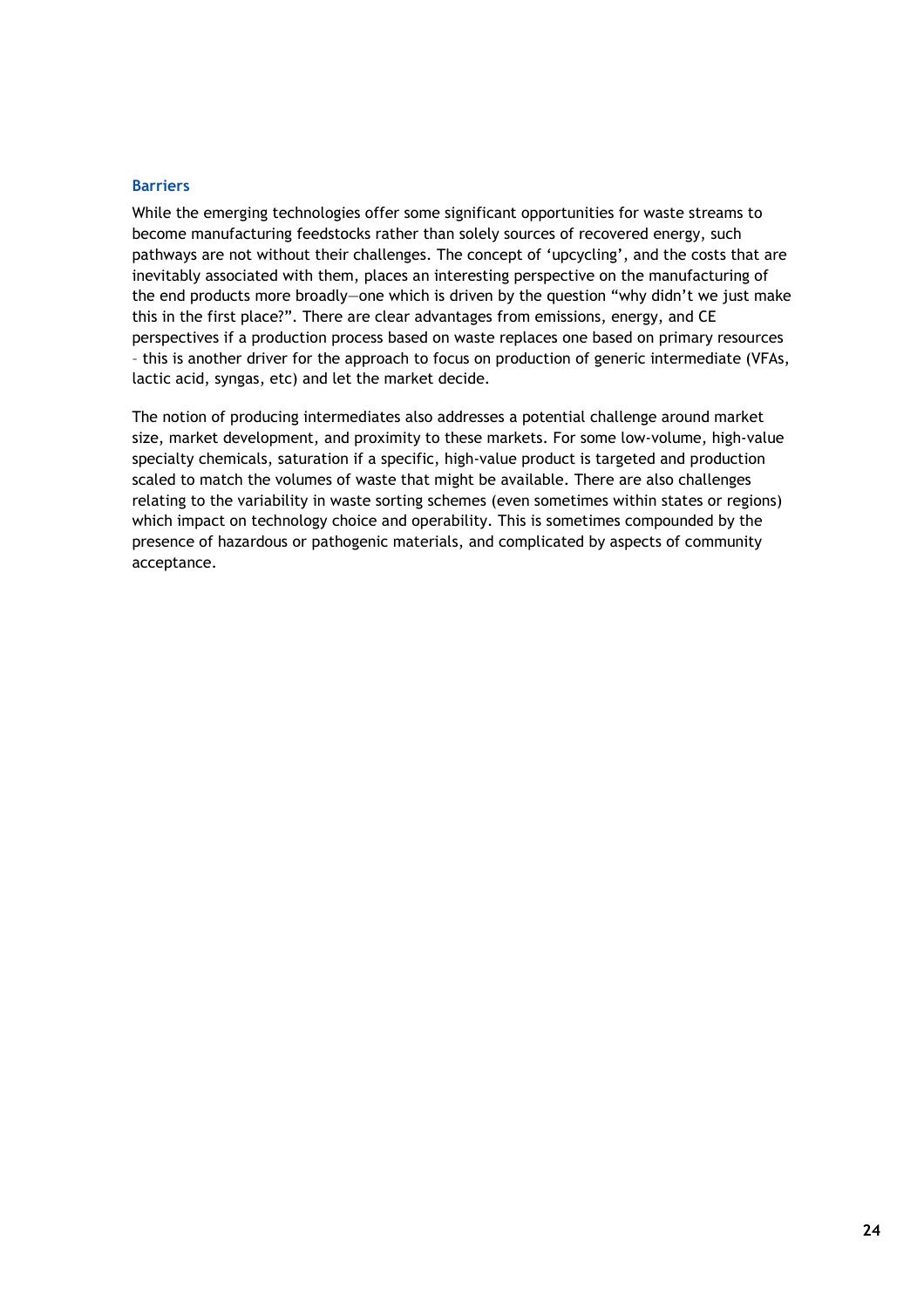# <span id="page-26-0"></span>**Enabling a Waste Management Transition: More than Technologies**

Much of the discussion so far has focused on the role of technology in enabling waste management and energy recovery processes to become more consistent with the goals and principles of a circular economy. There is no doubt technology is going to play a critical part in the transition from linear to circular; however, the availability of technological solutions will not be enough. There needs to be policy frameworks in place that support change and address the potential issue of increasing costs associated with new options. There also needs to be a desire for change, and an acceptance of both the new technologies we have been discussing, but also an acceptance of the role of human behavior in a successful transition to a circular economy.

#### <span id="page-26-1"></span>**POLICY SETTINGS**

We have already discussed how policy shifts in some European countries, for example, are driving change, in particular regarding the use of recycled materials as manufacturing feedstocks, and the secondary effect that has of driving some technological change to make enough recycled inputs available. This highlights clearly the impact that strong policy settings can have and reinforces the fact that while so much of the CE is about processes and pathways, it remains at a high level an economy-wide shift in the way things are done.

The importance of policy is also highlighted by an ongoing theme as we talk about new and emerging technologies: they almost inevitably come at a cost. Policies and incentives are key to driving the uptake of these technologies, which as well as achieving positive outcomes, will lead to reductions in the costs of these approaches as deployment increases and technologies mature.

In general, policies that incentivize greater decarbonization and recycling rates appear to be effective in driving project development as well as technological innovation. One example in the European Union and South Africa (and that has been very recently adopted in portions of the United States) is the Extended Producer's Responsibility which encourages packaging manufacturers to develop materials that are more readily recyclable. Another example is the California Low-Carbon Fuel Standard which gives increased credits depending on the degree of decarbonization. An example from South Africa is the Carbon Tax Act 15 of 2019 which imposes a tax on the carbon dioxide (CO2) equivalent of greenhouse gas and strict reporting and in 2019 the new total ban on disposing of liquid waste to landfill which emphasizes the focus of looking at the various waste streams and moving higher on the waste hierarchy for recycling and re-use as the premium solution. There are examples where existing biofuels producers are modifying their existing plants or supply chains to source more renewable feedstocks and chemicals in order to lower their carbon intensity scores and thereby receive a larger credit.

#### <span id="page-26-2"></span>**SOCIAL ACCEPTANCE**

Even in jurisdictions where combustion-based EfW is established and has been for some time, public acceptance is a critical component of new project development—and in countries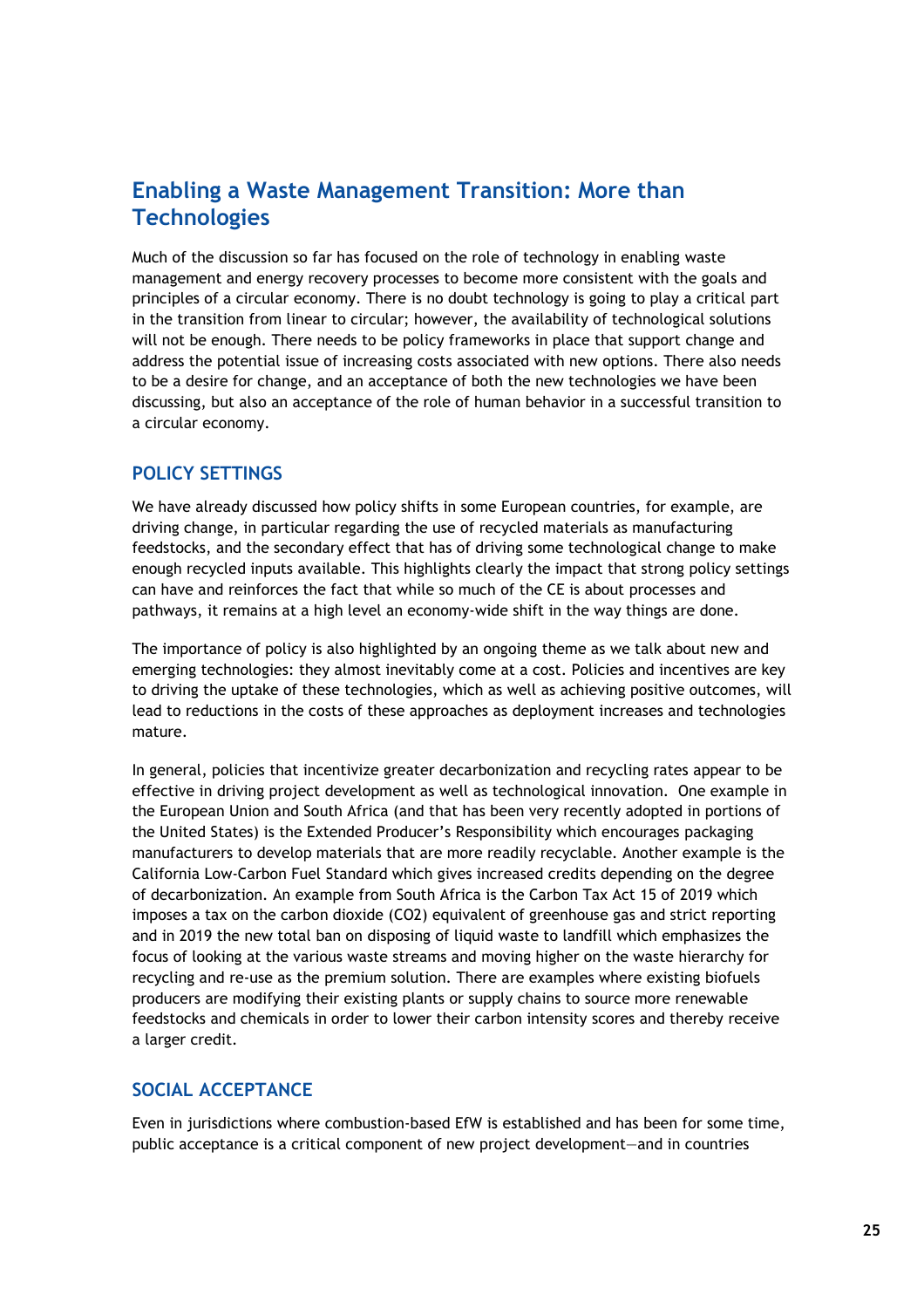where EfW concepts are not yet established, a lack of public acceptance is regularly cited as one of the reasons for project failure.

There are many factors at play when communities oppose waste-to-energy projects (see Figure 11 for some aspects from a study focussing on combustion-based EfW in Australia where the technology is not common). In general, people will support the avoidance of waste to landfill, and are often opposed to landfilling as part of a sustainable waste management strategy—and yet opposition to new build WtE is almost inevitable. In countries where WtE is emerging, there is often a lack of knowledge about the process, how it works, emissions and other environmental impacts, as well as the extent to which the technology has been effectively deployed around the world. Recent research [18] has shown that this is often coupled strongly with perspectives of 'distributed fairness'—linked to benefits, trust, and outcomes. It was also clear that the single greatest predictor of community acceptance was people who had lived within 2 km of a facility, suggestion that actual experience was far more important than other educational materials. These are important component of establishing community acceptance, showing that education and awareness campaigns are not sufficient to earn the social license to operate that comes from sufficient community acceptance.

For countries more experienced with WtE, the opposition is often linked to perceptions of scale, and the impact this would have on the need to import waste or take recyclable material away from recycling processes. Again, information and awareness campaigns are important here, but without a strong level of trust and views of positive and fair outcomes, acceptance is unlikely to be strong.

This link between information and engagement to build trust was demonstrated most recently in the Danish Copenhill plant [19]. When the idea of building a WtE plant in an urban area in Copenhagen came out, some expressed their concern at its scale and that the environmental and economic consequences could be the opposite to the expected ones (i.e. hamper recycling). The plants owner developed then a communication strategy with the residents, business owners and representatives from several organizations in the area in which transparency during the whole process and continues exchange of information and open discussion from the very early stage of the process were crucial to ensure social acceptance. Other factors that had a positive impact when gaining social acceptance in this project was: (1) the fact that the WtE plant and recreational area (located on the facility rooftop) share location integrating waste management and social activities in one; (2) the during the construction, the site was used as a place to train new apprentices for future labour market giving back something to the society. In this case, the extra attention given to design and architecture making it a feature of the city (and the highlighting of its proximity to royal residences) also played an important role in its wider acceptance.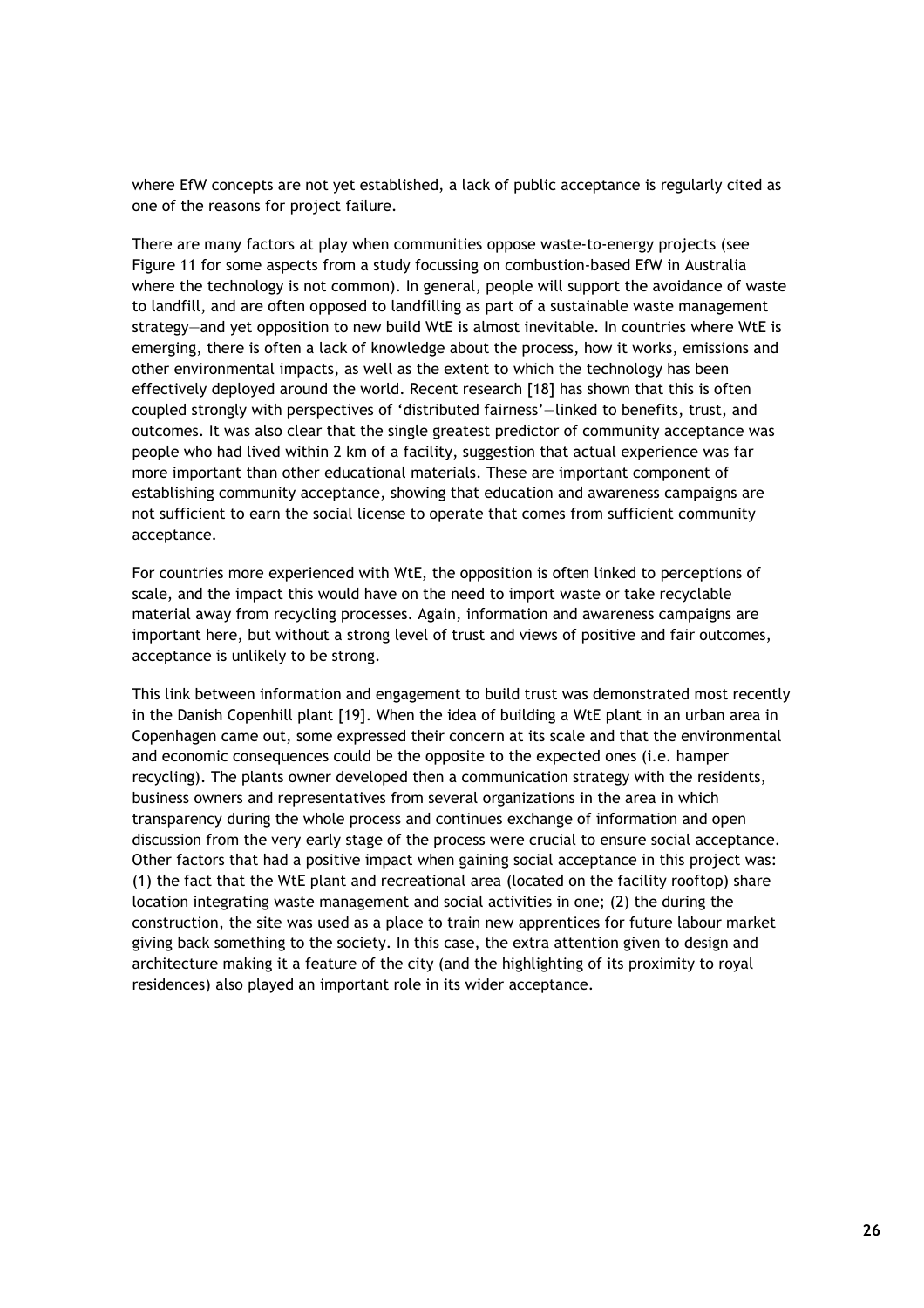

*Figure 11: Drivers of social acceptance in the waste domain, based on Australian research in 2016 and 2019 [18].*

#### <span id="page-28-0"></span>**ENVIRONMENTAL OUTCOMES**

A modern waste management strategy comprises of a multitude of traditional, emerging, and advanced technologies, each with different associated environmental impacts. With an increasing emphasis on development of sustainable solutions for waste management, it is important to evaluate the environmental impacts of the different available waste management pathways. Life cycle assessment (LCA) is an internationally accepted tool for assessing the environmental impacts of a product, process or service and is the most comprehensive method currently available for assessment of waste management systems [20]. LCA was carried out on a waste-to-energy system in Ireland, and a large-scale hydrothermal conversion (HTC) plant for conversion of biowaste and sludge (green waste, food waste, organic fraction of municipal solid waste (MSW), and digestate) to high quality hydrochar in Italy, to determine their environmental impacts (global warming, freshwater eutrophication, and terrestrial acidification potentials).

For the waste-to-energy system, the incineration process (resulting in emissions of  $CO<sub>2</sub>$ , CO,  $SO<sub>2</sub>$  and NOx etc.) and provision of electricity to the incinerator are responsible for most of the impacts across the 3 impact categories considered. The study found that the use and avoidance of electricity production by the average national grid mix in Ireland significantly affects the environmental impacts of the incineration process. The environmental impacts and benefits may therefore vary depending on the emissions intensity of the national gird mix of the country which the incinerator is operating.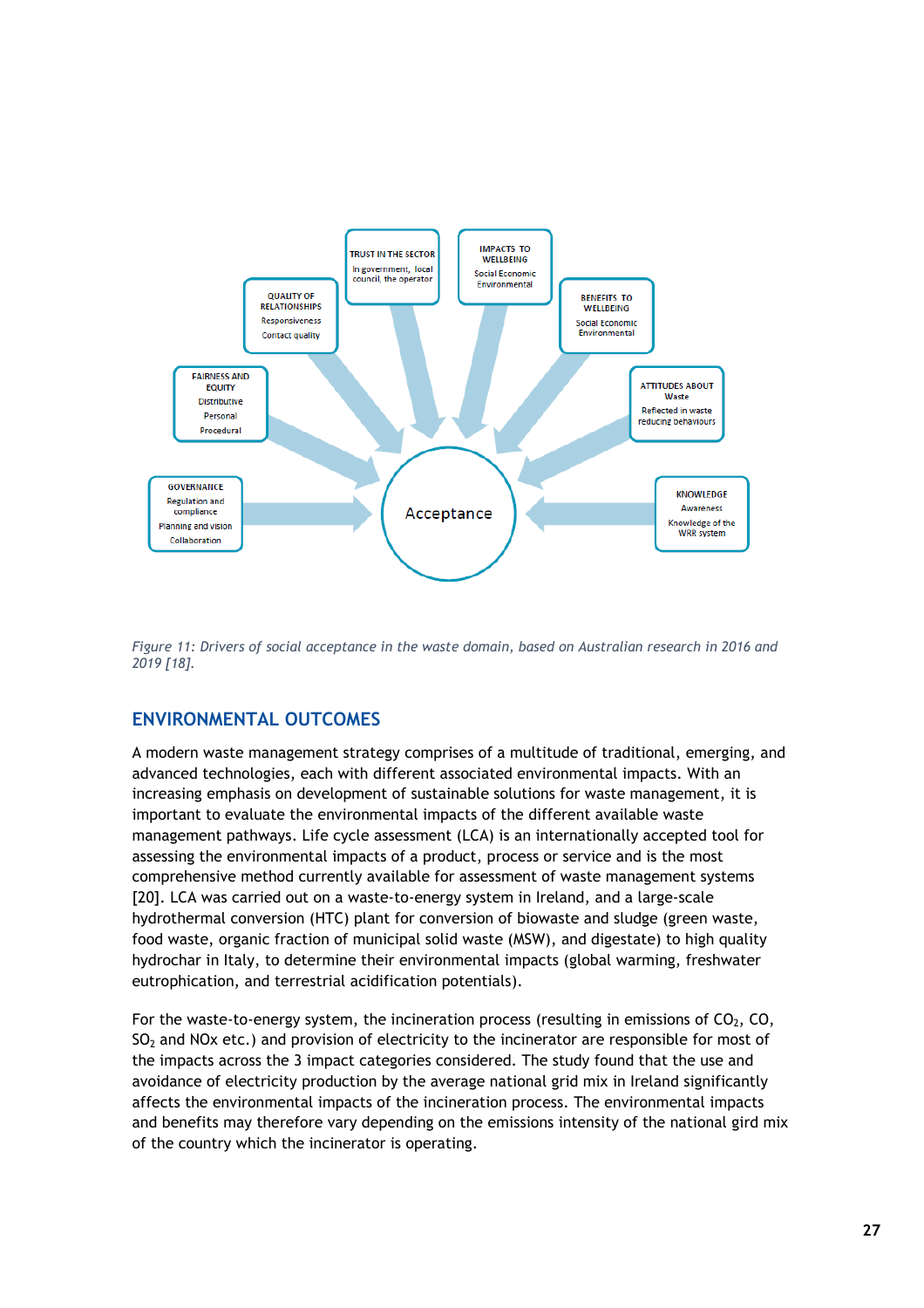The hydrochar plant environmental impacts mainly resulted from electricity and thermal energy used in the process,  $CO<sub>2</sub>$  produced in the process, and the organic content in the waste streams impacting the environment when applied to land. The application of nutritionally rich (NPK contents) process water stream in place of conventional fertilisers on agricultural land gives and environmental benefit to the system. Again, energy use in the system (particularly electricity) contributes significantly to the overall environmental impacts, such impacts would differ if the HTC process was operating in different parts of the world. Assessment of the differing impacts facilitates the stakeholders to strategically plan the establishment of HTC plants in future in a particular location or country by keeping environmental sustainability in mind.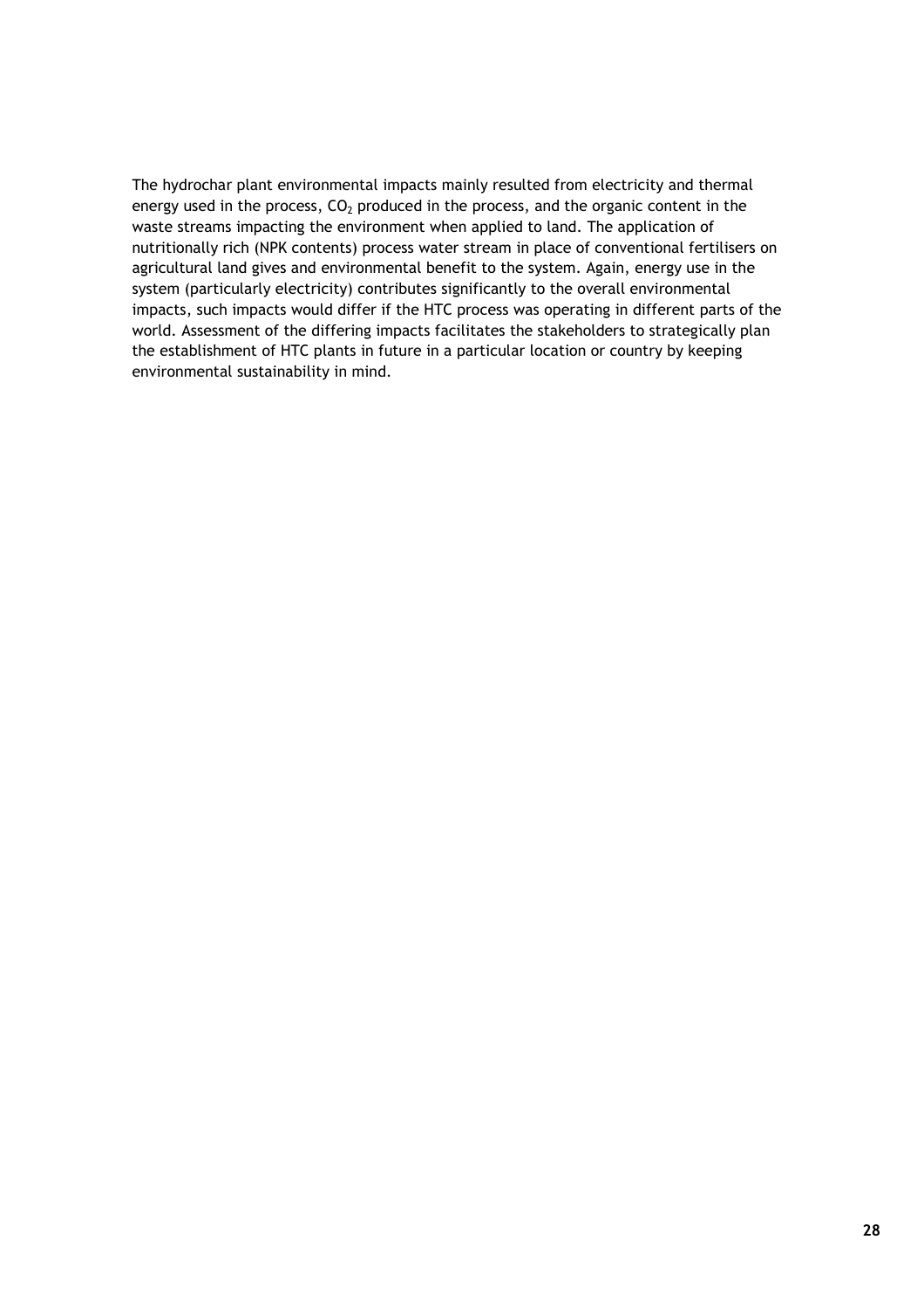# <span id="page-30-0"></span>**Summary: the Role of Waste and Bioenergy in a Circular Economy**

#### <span id="page-30-1"></span>**NEW PRINCIPLES**

As Circular Economy principles become embedded in the policies of governments and the strategies of organisations around the world, there are greater expectations on waste management systems to contribute to 'keeping molecules in use for longer'. For the established combustion-based systems, which are inherently linear, there is now an expectation that additional recovery of nutrients occurs, and that ash residues are utilised effectively instead of being sent to landfill. Retrofitting and modifying these processes to make them more circular is not without cost and complexity—in some countries this is now shifting the value proposition for new technology pathways to play a greater role.

These principles, and the emerging technology pathways, will see waste management and resource recovery transcend the traditional areas of waste, heat, and power, and intersect more with the manufacturing, construction, and transport sectors. Energy recovery is still important, especially when the waste streams have a significant component that is considered renewable, and the energy can be used to abate greenhouse gas emissions as well as keep molecules in use for longer. The concept of energy can also be broadened, as we see waste conversion pathways emerge that can produce energy carriers such as hydrogen.

| From             | Т٥                                              |
|------------------|-------------------------------------------------|
| Waste management | Materials recycling and resource handling       |
| Energy recovery  | Molecules in use for longer                     |
| Heat and power   | Energy, chemicals, and manufacturing feedstocks |

*Table 2: The shift in focus for waste management and energy recovery driven by the emergence of circular economy principles.* 

#### <span id="page-30-2"></span>**NEW TECHNOLOGY PATHWAYS**

Combustion-based waste to energy systems are well-established, and at their current state of development are able to generate heat and power from landfill-bound waste while meeting stringent emissions and other environmental requirements. They are by far the most common pathway for large-scale WtE. As circular economy principles emerge the expectations of these technologies is changing. In this report we have explored some of these expectations and considered how they are driving innovation and technology development: recovering nutrients and other valuable materials from combustion (or digestion) residues, increasing the efficiency and quality of heat produced, and considering the integration of carbon capture and storage with a waste combustion facility to provide  $CO<sub>2</sub>$  abatement as well as heat and power.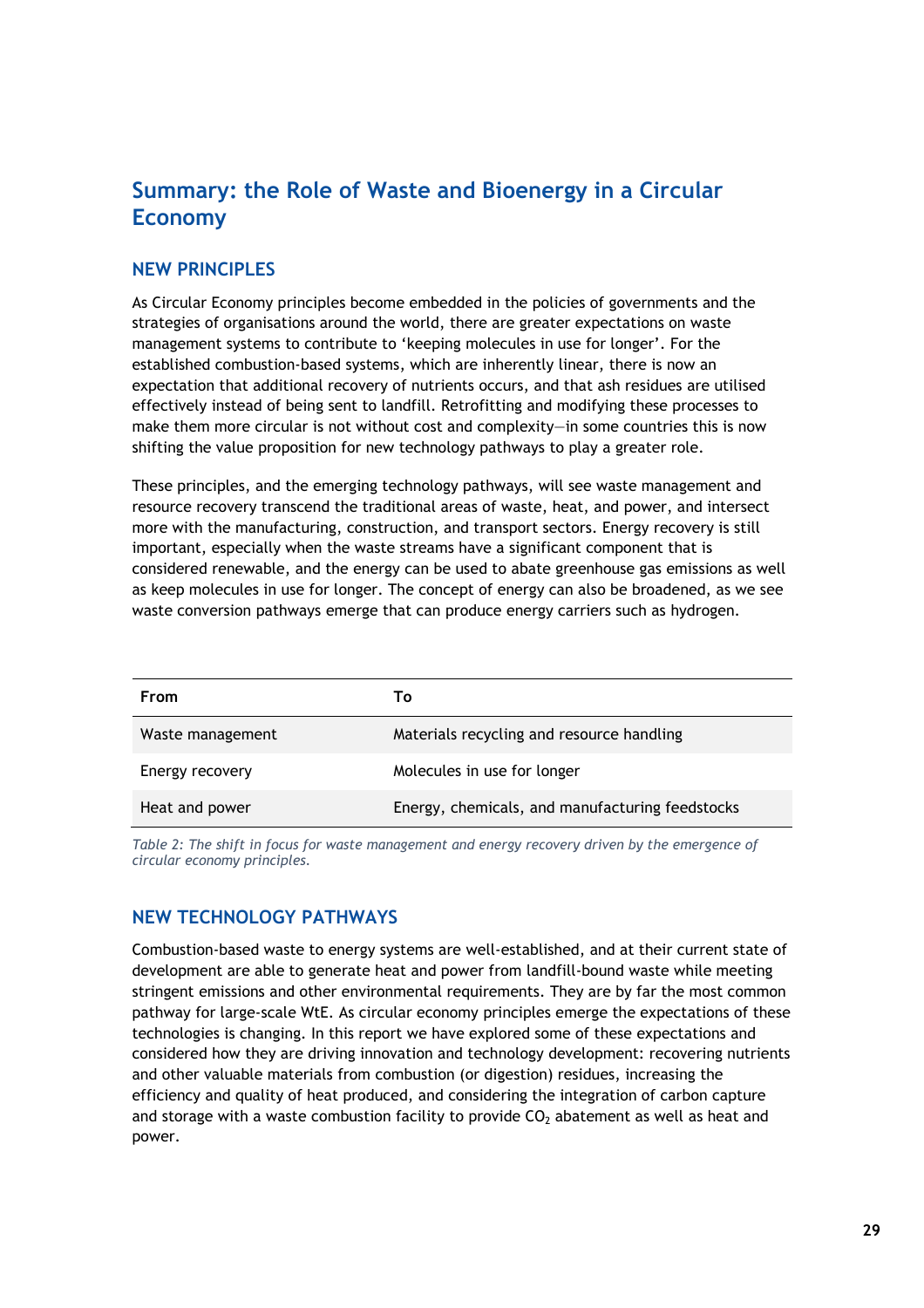A fundamental challenge with these approaches, however, is the inherent inflexibility in a combustion-based process in the context of products. This report has explored some of the technology options that have emerged in the waste management space that support a greater degree of product flexibility in the context of waste management and energy recovery.

Hydrothermal carbonization and pyrolysis pathways offer the ability to densify and stabilize waste streams, supporting waste use as a fuel in a rage of technologies traditionally used with feedstocks such as coal. By adjusting the pyrolysis process a biochar can be produced, which is being demonstrated using troublesome waste streams (such as biosolids) to both manage their disposal, but also generate heat and inputs into agricultural and soil management processes.

Pathways that produce industrial intermediates, however, are perhaps most aligned with the principles of a circular economy. Biogas methanation is receiving considerable attention globally, due partially to the increasing role of anaerobic digestion in waste-to-energy but mainly due to its potential to produce renewable natural gas without significant emissions of  $CO<sub>2</sub>$ .

Despite some recent challenges with scaling up, we are seeing waste gasification demonstration projects show the technical viability of these options and take the important first step towards lowering their costs. Syngas is a widely used feedstock in manufacturing and energy applications, and so these pathways offer the potential to contribute to the recycling of non-recyclable materials and the integration of these with a range of manufacturing processes.

We have also seen the emergence of a range of next-generation pathways, some based on syngas, that rely on biological or novel thermochemical pathways that support the production of products that are niche, and high value. These kinds of approaches, which are not typical for the waste management sector, bring with them some new challenges – many of which are not technical, and relate to aspects of market size and saturation, nature and quality of feedstocks and supply, and more fundamental questions about perspectives of manufacturing supply chains and the efficiencies associated with multiple process stages, and the risk of unintended environmental and economic consequences.

#### <span id="page-31-0"></span>**POLICIES AND A SOCIAL LICENCE TO OPERATE**

For the waste management and energy recovery sector to transition towards a more circular approach, technologies, options, and pathways are not likely to be enough. Policy settings that encourage the deployment and uptake of (often more expensive) new technologies, and regulations that specify the extent to which waste can be landfilled or recyclable material used as manufacturing feedstock, for example, are known to drive change.

Just as important as policy settings and the tools to respond to them is the public's acceptance of new technologies. Combustion-based WtE, even in countries where it is established and demonstrably effective, often attracts opposition and criticism, and countering these is a complex undertaking. Information, while important, is seldom sufficient; strong community engagement processes, coupled with an understanding of expectations and concerns and insights into local issues are critical. While there is a stigma attached to combustion-based WtE in some countries, the emerging alternative pathways are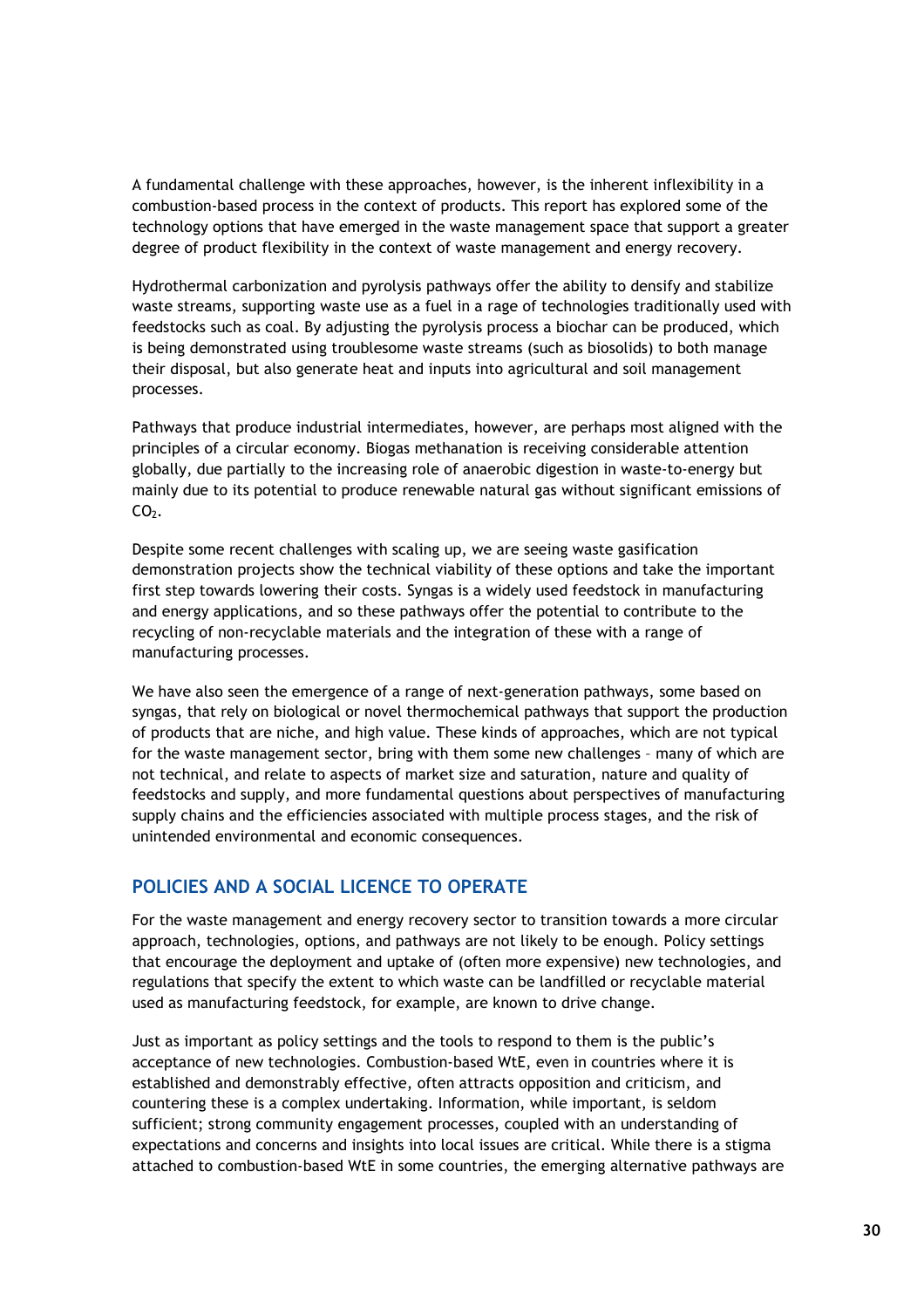not guaranteed to have a simpler process towards public and community acceptance – there are different challenges associated with technologies that are less proven or less understood.

#### <span id="page-32-0"></span>**WHERE TO FROM HERE?**

The work undertaken by the Task over the triennium was the beginning of a refocusing of the Task's priority areas away solely from combustion-based waste-to-energy to consider broader aspects in the context of the emerging Circular Economy. We have seen how there are some established and emerging pathways for nutrient and material recovery associated with current technology pathways, and there is a relatively high degree of understanding of the role of these in a broader waste management system.

We have also considered a wide range of emerging and advanced technologies that diversify the feedstocks and products that are relevant when considering waste management, energy recovery, and the Circular Economy. What remains is some uncertainly related to the wide range of TRLs, cost models, and value propositions that exist in this space, the context within which they are feasible, and of course their relative merits from an environmental and economic perspective.

The next triennium will continue this work, seeking to better understand the new technology pathways that have been identified and further evaluate them from a technology readiness, sustainability, and CE perspective (see [Figure 12\)](#page-33-0). This will provide some important perspective as waste management authorities and governments continue to seek technological solutions to increasingly complex waste-related problems.

As resource and energy recovery from waste becomes more sophisticated, this will require more advanced solutions and schemes for addressing difficult streams. These could include new processes to sort waste streams through the use of robotics, AI/ML, or other technologies. Aggressive recycling goals will also require the development of more readily recyclable materials and/or development of chemical recycling strategies that can manage plastic streams that cannot currently be recycled through traditional mechanical recycling processes.

Hydrogen is emerging as an important aspect of the decarbonization of a range of sectors including transport, electricity, heavy industry, and manufacturing. Although considered only briefly in the work undertaken this triennium, the projected scale of global demand for renewable and low-carbon hydrogen demand will mean that a range of production pathways are likely to be needed. Hydrogen as a product from waste management is technicallyfeasible but largely unproven at scale—ongoing work in this Task will consider how waste can be one solution to renewable and low-carbon hydrogen production (via our own activities as well as proposed inter-task activities).

This planned program of work reflects the challenges faced by the waste management sector as the environment within which it operates changes. These include choosing the adoption of new technologies vs the potential to retrofit existing processes; the likelihood (and impact of) changes in policy and legislation; and how to effectively navigate the increasingly-complex number of options with regards to feedstocks, technologies, and products—all while bringing the community along on the transition journey.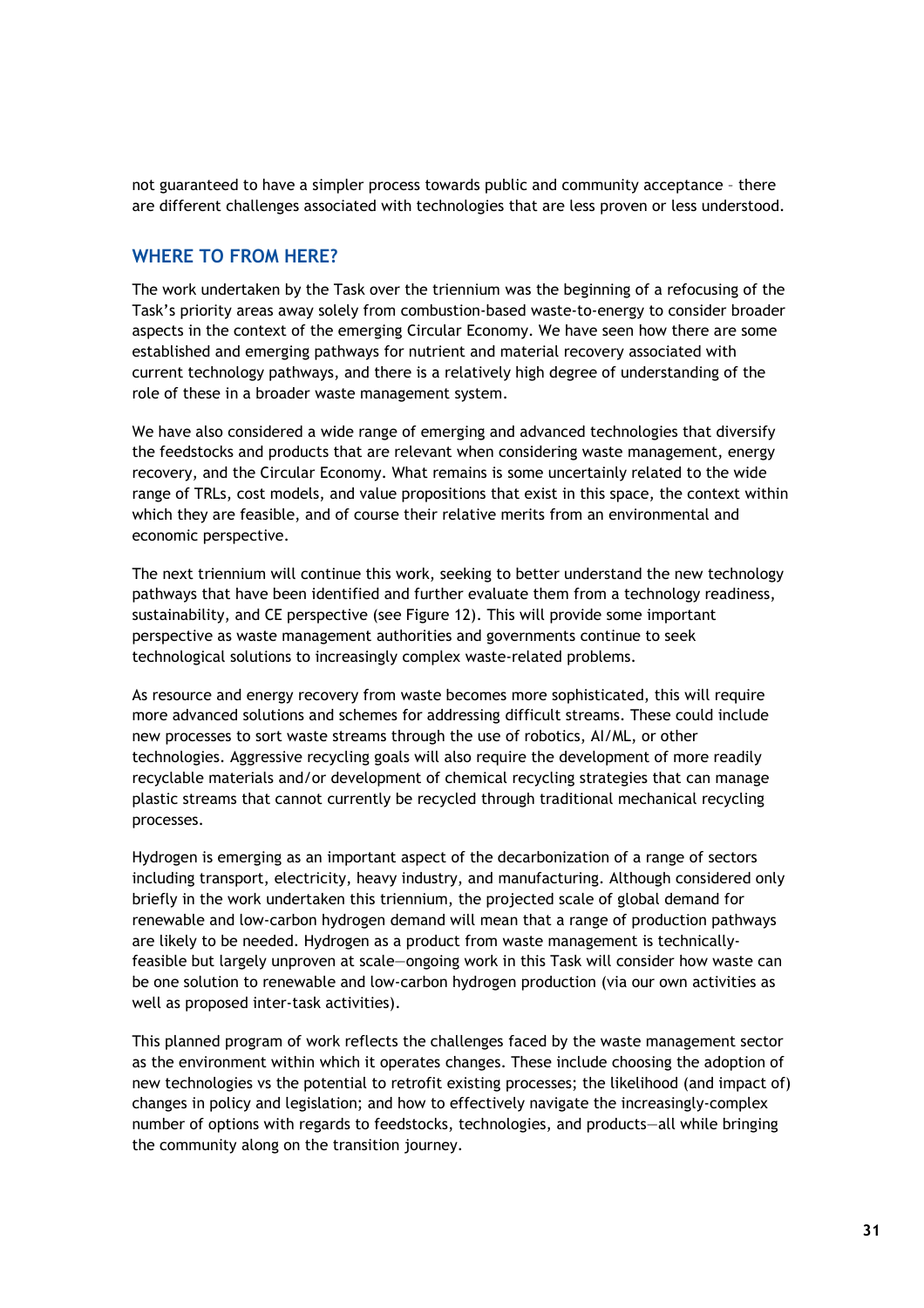

<span id="page-33-0"></span>*Figure 12: Proposed topics of interest for the next triennium of Task 36 – Material and Energy Valorisation of Waste in a Circular Economy.*

Another aspect that emerged from some of the work undertaken in the Task is the different set of drivers in developed vs developing countries, or even countries with little experience in energy recovery from waste vs those with established industrial sectors. The basic needs here are significantly different, and these differences drive decision-making and technology adoption. For example, in countries such as South Africa, there is a push for low-capital-cost biogas pathways that address immediate needs of the management of food and animal wastes in rural villages. In Australia, where large-scale thermal waste-to-energy is yet to be established, the focus is on increasing public acceptance to support project development and doing so using well-established combustion pathways. While any move to increase the recovery of energy and resources from waste streams is likely to be positive, there is a risk that the drivers we are seeing in Europe—which are suggesting that combustion-based EfW is not as circular as new approaches—will be repeated.

More broadly, though, the Circular Economy is about more than energy and materials recovery from waste. It is about behavioural change at all stages of the manufacturing and production supply chains; the tehcnologies that are chosen to manage the residues from these supply chains need to be able to evolve and adapt as the requirements placed on them evolve over time.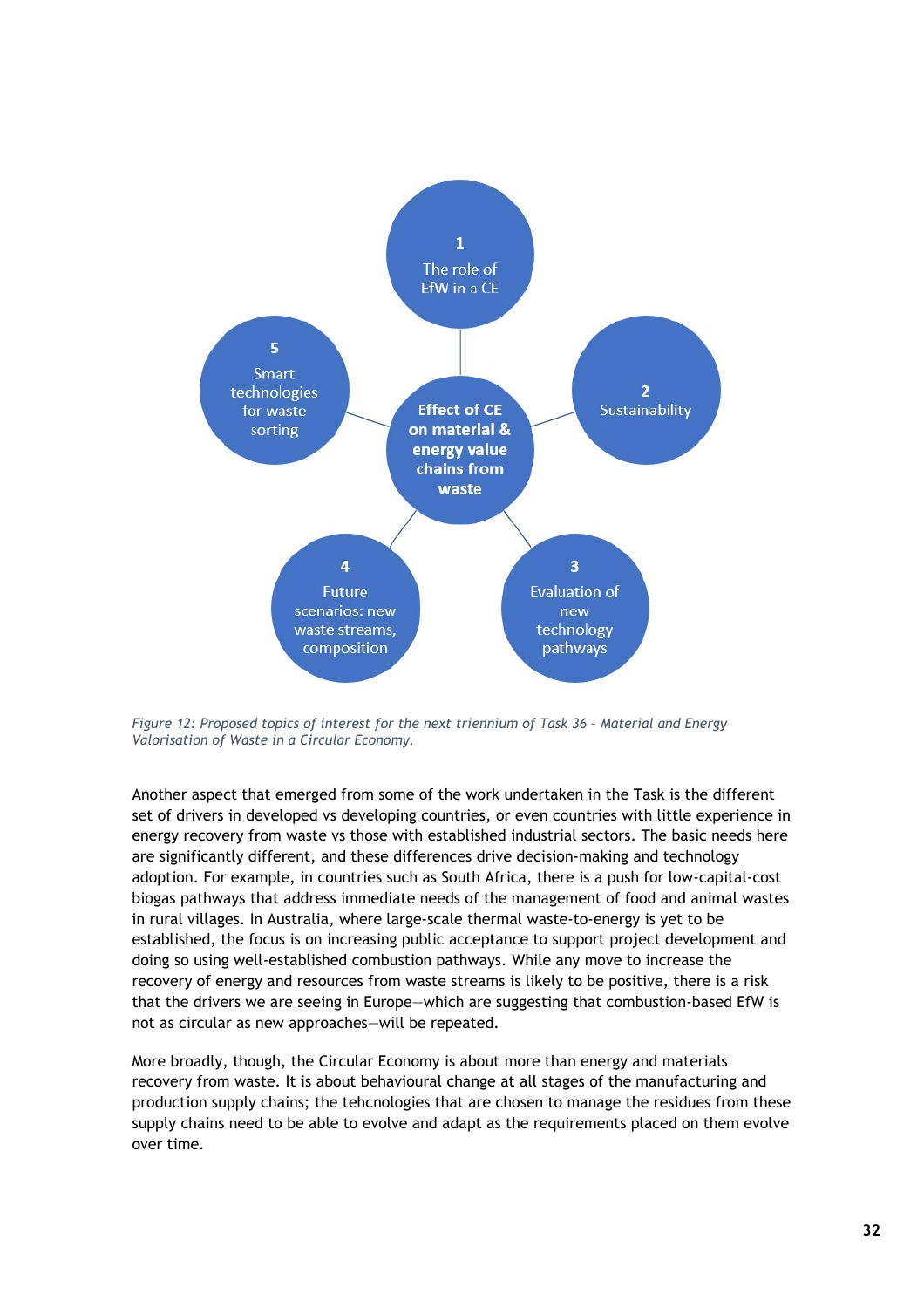### <span id="page-34-0"></span>**References**

- 1. D Stapf, G Ciceri and I Johansson. *Trends and drivers in alternative thermal conversion of waste,* IEA Bioenergy, (2020).
- 2. S Kaza, L Yao, P Bhada-Tata and F van Woerden. *What a Waste 2.0: A Global Snapshot of Solid Waste Management to 2050,* World Bank, (2018).
- 3. I Johansson and M Edo. *Nutrient Recovery from Waste,* IEA Bioenergy, (2019).
- 4. M Becidan and I Johansson. *Waste-to-Energy Fly Ash Valorisation: Workshop Report,* IEA Bioenergy Task 36 Report, (2020).
- 5. H Bristav. *Industrial Process Heat: Case Study 4. Waste-to-energy for the production of steam for paper production,* IEA Bioenergy Task 36 Report, (2020).
- 6. G Ciceri, M H Latorre, M K Mediboyina and F Murphy. *Hydrothermal Carbonization (HTC): Valorisation of Organic Waste and Sludges for Hydrochar Production of Biofertilizers,* IEA Bioenergy Task 36 Report, (2021).
- 7. Website: *A Canadian circular economy reality*, [https://www.euractiv.com/section/energy/opinion/a-canadian-circular-economy](https://www.euractiv.com/section/energy/opinion/a-canadian-circular-economy-reality/)[reality/](https://www.euractiv.com/section/energy/opinion/a-canadian-circular-economy-reality/) (L v Nistelrooij, 2017).
- 8. Website: *Carbon Recycling: Promote a circular economy with clean fuels and chemicals made from waste*, [https://enerkem.com/process-technology/carbon](https://enerkem.com/process-technology/carbon-recycling/)[recycling/](https://enerkem.com/process-technology/carbon-recycling/) (Enerkem, 2021).
- 9. G Perkins. *Production of electricity and chemicals using gasification of municipal solid wastes.* In: Waste Biorefinery, (2020).
- 10. G Iaquaniello, G Centi, A Salladini and E Palo. *Waste as a Source of Carbon for Methanol Production.* In: Methanol, (2018).
- 11. Website: *Environmental and Social Acceptability*, [https://enerkem.com/process](https://enerkem.com/process-technology/environmental-and-social-acceptability/)[technology/environmental-and-social-acceptability/](https://enerkem.com/process-technology/environmental-and-social-acceptability/) (Enerkem, 2021).
- 12. S Ciuta, D Tsiamis and M J Castaldi. *Field Scale Developments.* In: Gasification of Waste Materials, (2018).
- 13. M U Khan, B Ahring, T Garcia-Perez and M Garcia-Perez. *Valorization of municipal solid waste in biorefineries for the creation of a circular economy.* In: Current Developments in Biotechnology and Bioengineering, (2020).
- 14. R Magda, S Szlovák and J Tóth. *The role of using bioalcohol fuels in sustainable development.* In: Bio-Economy and Agri-production, (2021).
- 15. Anon. *Enerkem picks Spain for waste-to-methanol*, Focus on Catalysts **2018(7)** (2018).
- 16. Website: *Facilites and Projects*,<https://enerkem.com/company/facilities-projects/> (Enerkem, 2021).
- 17. BioFuel News. *Canada – Enerkem, Shell and Suncor partner on US\$684 million wasteto-biofuels plant*, International Sugar Journal **26, December** (2020).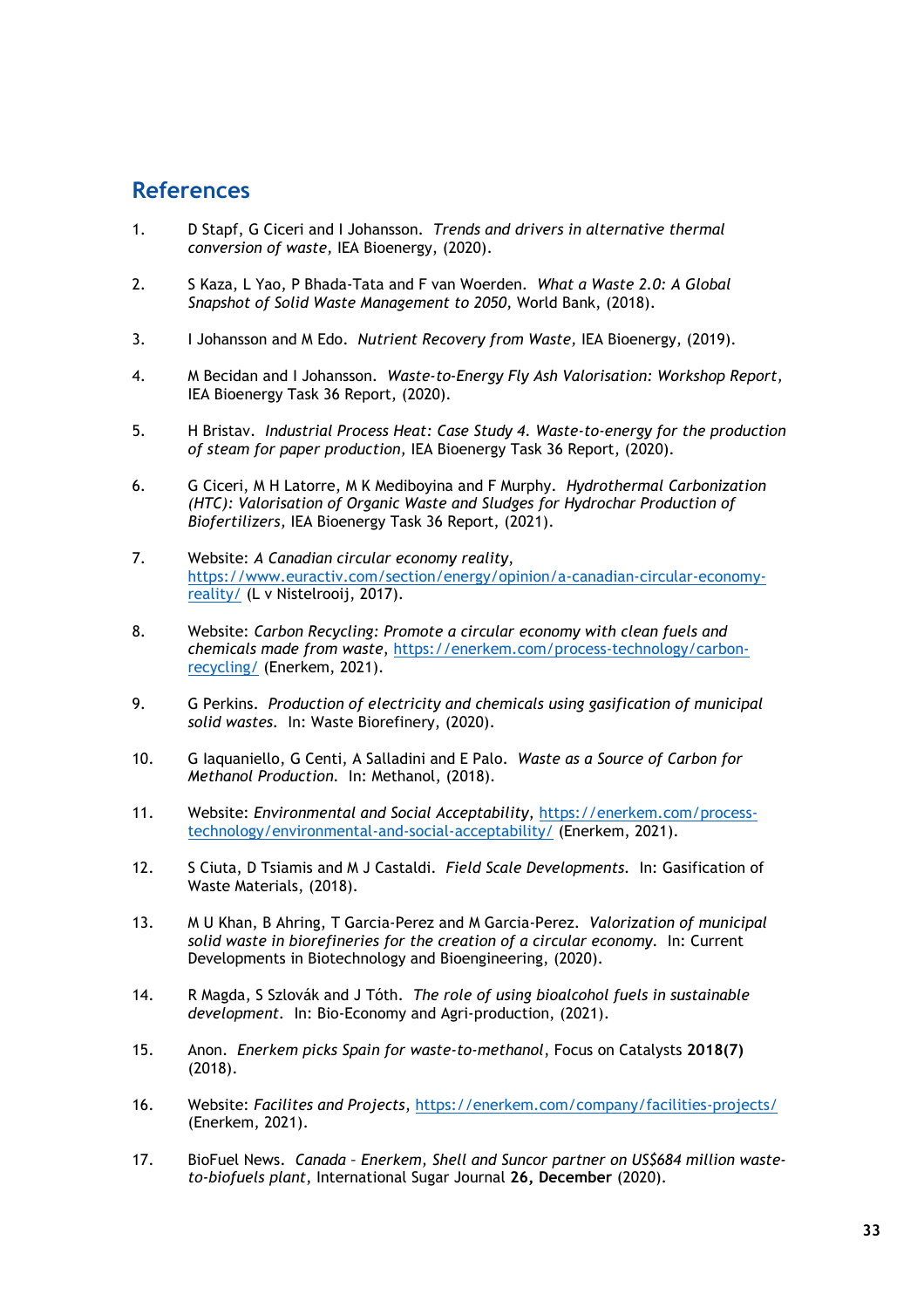- 18. A Walton, R McCrea and T Jeanneret. *Changes in Victorian attitudes and social acceptance in the waste and resource recovery sector: 2016 to 2019,* CSIRO Australia, (2019).
- 19. M Edo. *Waste-to-Energy and Social Acceptance: Copenhill Waste-to-Energy Plant in Copenhagen,* IEA Bioenergy Task 36 Report, (2021).
- 20. P Hou, Y Xu, M Taiebat, C Lastoskie, S A Miller and M Xu. *Life cycle assessment of end-of-life treatments for plastic film waste*, Journal of Cleaner Production **201** 1052-1060 (2018).

# <span id="page-35-0"></span>**Bibliography**

List of task publications released during the triennium:

#### Reports:

- 1. *Biomass pre-treatment for bioenergy. Case study 3: MSW pre-treatment for gasification,* Stapf, D.; Ciceri, G. and Johansson, I. November 2019. Link: [https://task36.ieabioenergy.com/publications/biomass-pre-treatment-for-bioenergy](https://task36.ieabioenergy.com/publications/biomass-pre-treatment-for-bioenergy-case-study-3-msw-pre-treatment-for-gasification/)[case-study-3-msw-pre-treatment-for-gasification/](https://task36.ieabioenergy.com/publications/biomass-pre-treatment-for-bioenergy-case-study-3-msw-pre-treatment-for-gasification/)
- 2. *Trends in the use of solid recovered fuels*, Martignon, G. P. ISBN, 978-1-910154-72-4. May 2020. Link: [https://task36.ieabioenergy.com/wp](https://task36.ieabioenergy.com/wp-content/uploads/sites/4/2020/05/Trends-in-use-of-solid-recovered-fuels-Main-Report-Task36.pdf)[content/uploads/sites/4/2020/05/Trends-in-use-of-solid-recovered-fuels-Main-](https://task36.ieabioenergy.com/wp-content/uploads/sites/4/2020/05/Trends-in-use-of-solid-recovered-fuels-Main-Report-Task36.pdf)[Report-Task36.pdf](https://task36.ieabioenergy.com/wp-content/uploads/sites/4/2020/05/Trends-in-use-of-solid-recovered-fuels-Main-Report-Task36.pdf)
- 3. *Trend and drivers in alternative thermal conversion of waste*, Stapf, D; Ciceri, G. and Johansson, I. September 2020. Link: [https://task36.ieabioenergy.com/wp](https://task36.ieabioenergy.com/wp-content/uploads/sites/4/2020/09/IEA-bioenergy-report_trends-in-alternative-thermal-treatment-of-waste_DS_final_20200910.pdf)[content/uploads/sites/4/2020/09/IEA-bioenergy-report\\_trends-in-alternative](https://task36.ieabioenergy.com/wp-content/uploads/sites/4/2020/09/IEA-bioenergy-report_trends-in-alternative-thermal-treatment-of-waste_DS_final_20200910.pdf)[thermal-treatment-of-waste\\_DS\\_final\\_20200910.pdf](https://task36.ieabioenergy.com/wp-content/uploads/sites/4/2020/09/IEA-bioenergy-report_trends-in-alternative-thermal-treatment-of-waste_DS_final_20200910.pdf)
- 4. *Industrial Process Heat Case Study: Waste-to-energy for the production of steam of paper production.* Bristav, H. ISBN 978-1-910154-83-0. September 2020. Link: [https://task36.ieabioenergy.com/wp-content/uploads/sites/4/2020/10/Waste-to-](https://task36.ieabioenergy.com/wp-content/uploads/sites/4/2020/10/Waste-to-Energy-for-the-production-of-steam-for-paper-production_CS4_T36.pdf)[Energy-for-the-production-of-steam-for-paper-production\\_CS4\\_T36.pdf](https://task36.ieabioenergy.com/wp-content/uploads/sites/4/2020/10/Waste-to-Energy-for-the-production-of-steam-for-paper-production_CS4_T36.pdf)
- 5. Intertask report: *Deployment of bio-CCS: case study on Waste-to-energy*, Becidan, M. May 2021. Link: [https://task36.ieabioenergy.com/wp](https://task36.ieabioenergy.com/wp-content/uploads/sites/4/2021/05/Becidan-2021-IEA-Bio-BECCS-FOV-Case-study.pdf)[content/uploads/sites/4/2021/05/Becidan-2021-IEA-Bio-BECCS-FOV-Case-study.pdf](https://task36.ieabioenergy.com/wp-content/uploads/sites/4/2021/05/Becidan-2021-IEA-Bio-BECCS-FOV-Case-study.pdf)

#### Case studies:

1. Case study I: *Waste-to-Energy and Social Acceptance: Copenhil WtE plant in Copenhagen*, Edo, M. ISBN, 978-1-910154-85-4. March 2021. Link: [https://task36.ieabioenergy.com/wp-content/uploads/sites/4/2021/03/T36\\_WtE](https://task36.ieabioenergy.com/wp-content/uploads/sites/4/2021/03/T36_WtE-and-Social-Acceptance_Copnehhill-WtE-plant-in-Copenhagen.pdf)[and-Social-Acceptance\\_Copnehhill-WtE-plant-in-Copenhagen.pdf](https://task36.ieabioenergy.com/wp-content/uploads/sites/4/2021/03/T36_WtE-and-Social-Acceptance_Copnehhill-WtE-plant-in-Copenhagen.pdf)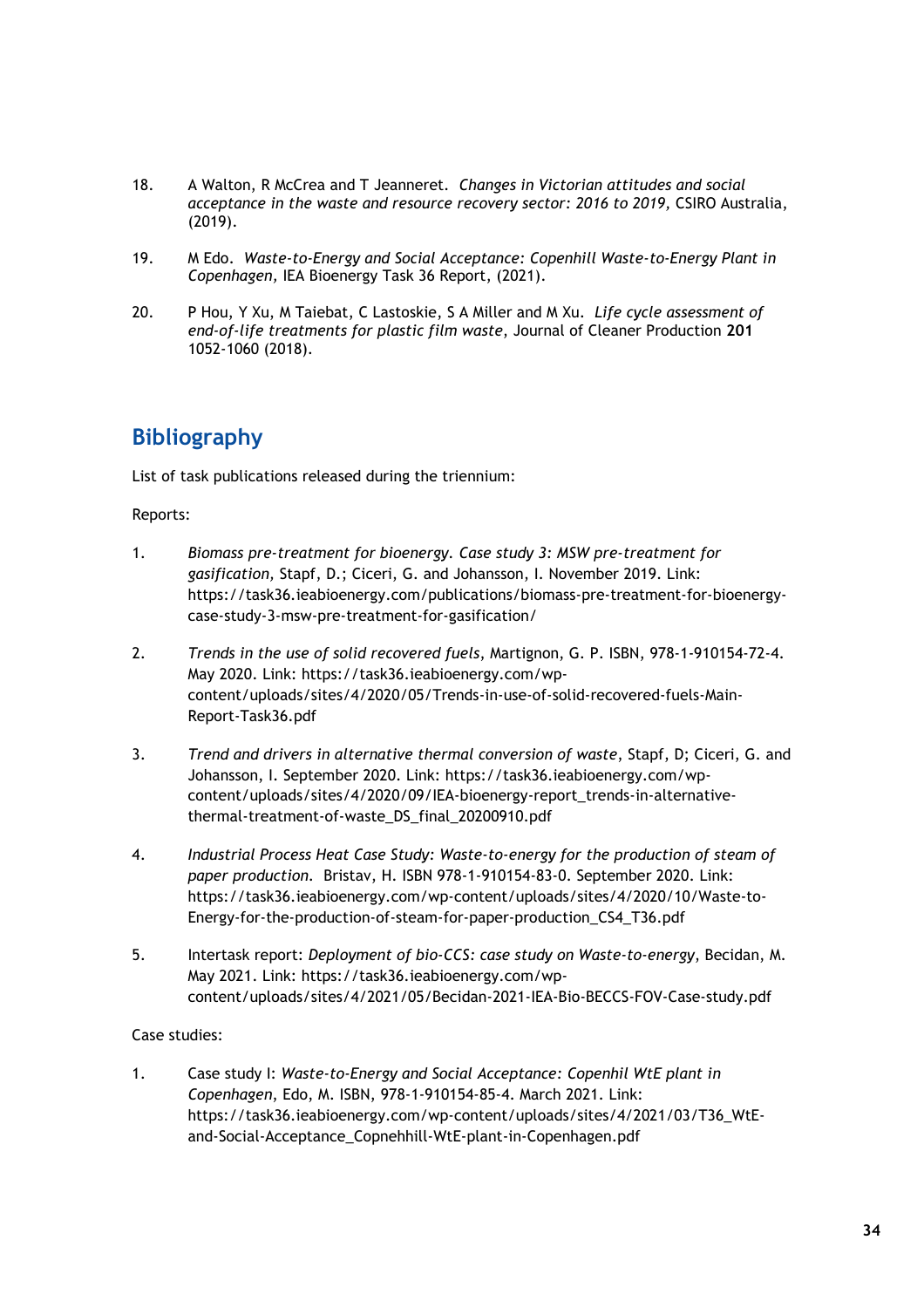2. Case study II: *Hydrothermal Carbonization – Valorisation of organic waste and sewage sludges for hydrochar production and biofertilizers*, Ciceri, G.; Hernandez L.; M., Mediboyina, M.K. and Murphy, F. ISBN, 978-1-910154-90-8. October 2021. Link: [https://task36.ieabioenergy.com/wp-content/uploads/sites/4/2021/10/HTC-](https://task36.ieabioenergy.com/wp-content/uploads/sites/4/2021/10/HTC-Valorisation-of-organic-wastes-and-sludges-for-hydrochar-production-and-biofertilizers.pdf)[Valorisation-of-organic-wastes-and-sludges-for-hydrochar-production-and](https://task36.ieabioenergy.com/wp-content/uploads/sites/4/2021/10/HTC-Valorisation-of-organic-wastes-and-sludges-for-hydrochar-production-and-biofertilizers.pdf)[biofertilizers.pdf](https://task36.ieabioenergy.com/wp-content/uploads/sites/4/2021/10/HTC-Valorisation-of-organic-wastes-and-sludges-for-hydrochar-production-and-biofertilizers.pdf)

Workshop reports:

- 1. *Nutrient recovery from waste,* Johansson, I. and Edo, M. May 2019. Link: [https://task36.ieabioenergy.com/wp-content/uploads/sites/4/2019/08/IEA-](https://task36.ieabioenergy.com/wp-content/uploads/sites/4/2019/08/IEA-Bioenergy-Task-36_Summary-report_Nutrient-recovery-workshop_Stockholm-May-2019_final.pdf)[Bioenergy-Task-36\\_Summary-report\\_Nutrient-recovery-workshop\\_Stockholm-May-](https://task36.ieabioenergy.com/wp-content/uploads/sites/4/2019/08/IEA-Bioenergy-Task-36_Summary-report_Nutrient-recovery-workshop_Stockholm-May-2019_final.pdf)[2019\\_final.pdf](https://task36.ieabioenergy.com/wp-content/uploads/sites/4/2019/08/IEA-Bioenergy-Task-36_Summary-report_Nutrient-recovery-workshop_Stockholm-May-2019_final.pdf)
- 2. *Technology pathway for energy recovery from waste in a circular economy,* Roberts, D. December 2019. Link: [https://task36.ieabioenergy.com/wp](https://task36.ieabioenergy.com/wp-content/uploads/sites/4/2020/06/Workshop-report-on-Technology-Pathways-for-Energy-Recovery-from-Waste-in-a-Circular-Economy-Brisbane-nov-2019.pdf)[content/uploads/sites/4/2020/06/Workshop-report-on-Technology-Pathways-for-](https://task36.ieabioenergy.com/wp-content/uploads/sites/4/2020/06/Workshop-report-on-Technology-Pathways-for-Energy-Recovery-from-Waste-in-a-Circular-Economy-Brisbane-nov-2019.pdf)[Energy-Recovery-from-Waste-in-a-Circular-Economy-Brisbane-nov-2019.pdf](https://task36.ieabioenergy.com/wp-content/uploads/sites/4/2020/06/Workshop-report-on-Technology-Pathways-for-Energy-Recovery-from-Waste-in-a-Circular-Economy-Brisbane-nov-2019.pdf)
- 3. Waste for feedstock recycling Challenges and opportunities, Hoffman, B. and Dyer, B. June 2020. Link: [https://task36.ieabioenergy.com/wp](https://task36.ieabioenergy.com/wp-content/uploads/sites/4/2020/12/IEABioT36-workshop-report_Waste-for-feedstock-recycling_final.pdf)[content/uploads/sites/4/2020/12/IEABioT36-workshop-report\\_Waste-for-feedstock](https://task36.ieabioenergy.com/wp-content/uploads/sites/4/2020/12/IEABioT36-workshop-report_Waste-for-feedstock-recycling_final.pdf)[recycling\\_final.pdf](https://task36.ieabioenergy.com/wp-content/uploads/sites/4/2020/12/IEABioT36-workshop-report_Waste-for-feedstock-recycling_final.pdf)
- 4. Waste-to-Energy (WtE) fly ash valorisation webinar report, Becidan, M. and Johansson, I. October 2020. Link: [https://task36.ieabioenergy.com/wp](https://task36.ieabioenergy.com/wp-content/uploads/sites/4/2020/12/IEABioT36-workshop-report-Waste-to-Energy-WtE-fly-ash-valorisation-webinar_final.pdf)[content/uploads/sites/4/2020/12/IEABioT36-workshop-report-Waste-to-Energy-WtE](https://task36.ieabioenergy.com/wp-content/uploads/sites/4/2020/12/IEABioT36-workshop-report-Waste-to-Energy-WtE-fly-ash-valorisation-webinar_final.pdf)[fly-ash-valorisation-webinar\\_final.pdf](https://task36.ieabioenergy.com/wp-content/uploads/sites/4/2020/12/IEABioT36-workshop-report-Waste-to-Energy-WtE-fly-ash-valorisation-webinar_final.pdf)